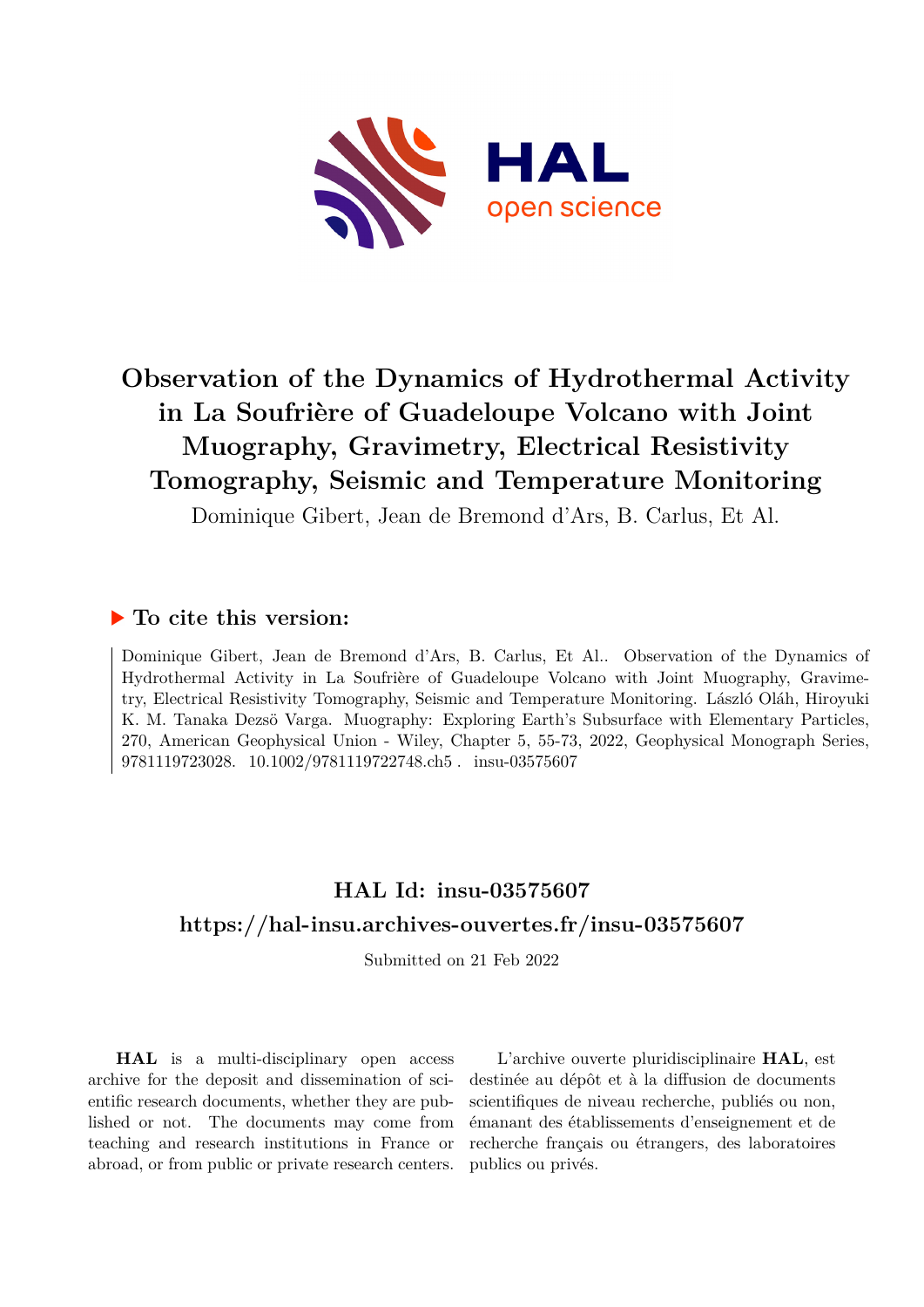- 1 Chapter 5
- <sup>2</sup> Observation of the Dynamics
- <sup>3</sup> of Hydrothermal Activity in
- . La Soufrière of Guadeloupe
- <sup>5</sup> Volcano with Joint
- <sup>6</sup> Muography, Gravimetry,
- <sup>7</sup> Electrical Resistivity
- <sup>8</sup> Tomography, Seismic and
- . Temperature Monitoring
- 10 Dominique Gibert, <sup>1,2\*</sup> Jean de Bremond d'Ars,<sup>3</sup> Bruno
- $_{11}$  Carlus,<sup>4</sup> S´ebastien Deroussi,<sup>5,6</sup> Jean-Christophe Ianigro,<sup>4</sup> David E.
- $_{^{12}}\;$  Jessop, $^{5,6,7}$  Kevin Jourde, $^8$  Bruno Kergosien, $^{\tilde{3}}$  Yves Le
- 13 Gonidec,<sup>3</sup> Nolwenn Lesparre,<sup>9</sup> Jacques Marteau,<sup>4,10</sup> Roberto
- Moretti,<sup>5,6</sup> Florence Nicollin,<sup>3</sup> and Marina Rosas-Carbajal<sup>5</sup>  $14$
- 1 <sup>15</sup> LGL-TPE, Univ Lyon, Univ Lyon 1, ENSL, CNRS, UMR 5276, 69622, Villeurbanne,
- <sup>16</sup> G´eode Bldg, la Doua Campus, France
- <sup>2</sup>National Volcano Observatory Service, Univ Lyon 1 Observatory, CNRS, UMS 3721,
- 18 69622, Villeurbanne, Géode Bldg, la Doua Campus, France
- <sup>3</sup> Univ Rennes, CNRS, Géosciences Rennes UMR 6118, F-35000, Rennes, France
- 4 <sup>20</sup> IP2I, Univ Lyon, Univ Claude Bernard Lyon 1, CNRS/IN2P3, UMR 5822, F-69622, <sup>21</sup> Villeurbanne, France
- <sup>5</sup> Université de Paris, Institut de Physique du Globe de Paris, UMR 7154 CNRS, F-75005,

<sup>23</sup> Paris, France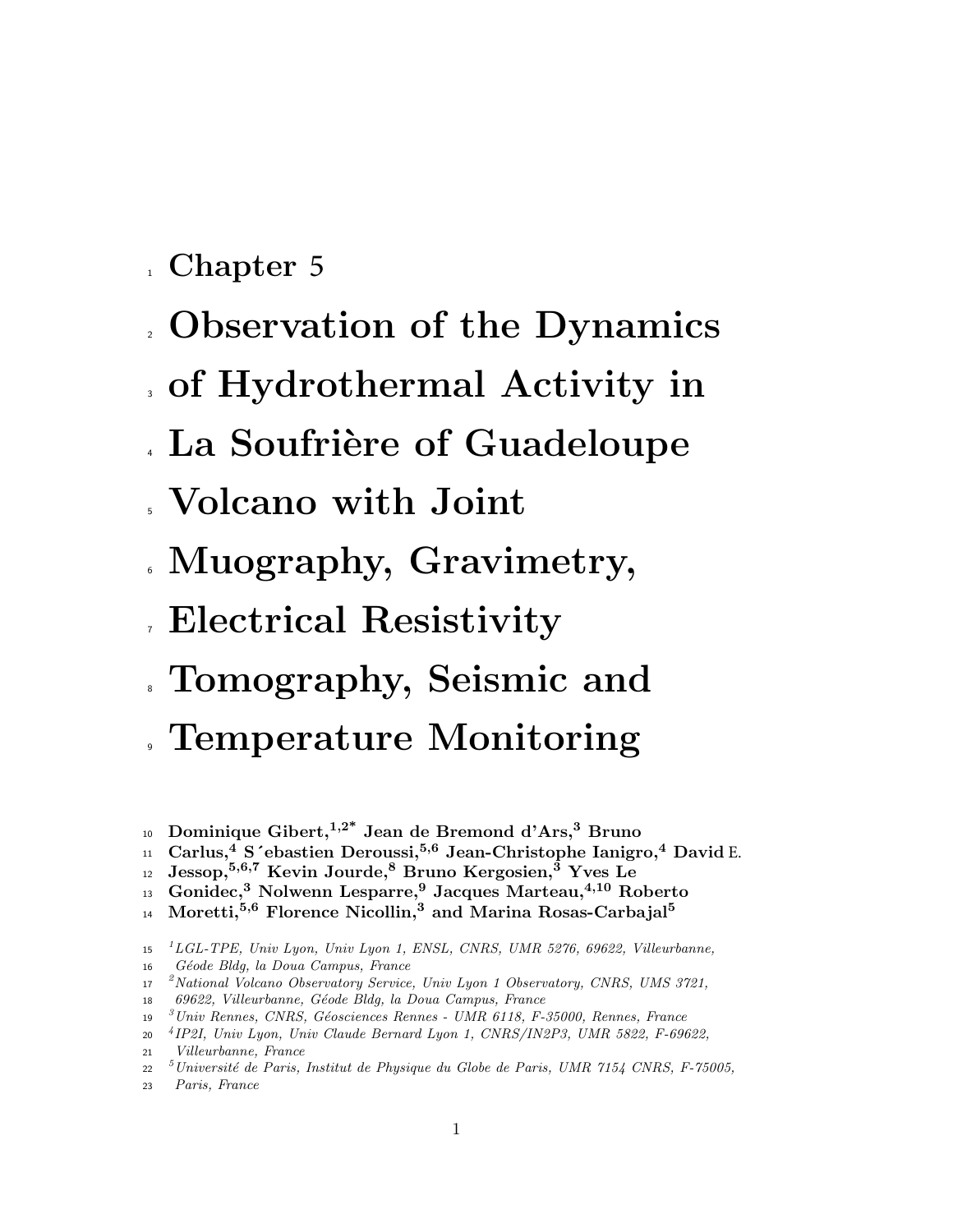- <sup>6</sup>Observatoire Volcanologique et Sismologique de Guadeloupe, Institut de Physique du Globe
- de Paris, F-97113, Gourbeyre, France
- <sup>7</sup> Université Clermont Auvergne, CNRS, IRD, OPGC, Laboratoire Magmas et Volcans,
- F-63000, Clermont-Ferrand, France
- <sup>8</sup> Expertise, Sensor and New Technology Group, Saint-Gobain Research Paris, 93303,
- Aubervilliers, 39 quai Lucien Lefranc, France
- <sup>9</sup>EOST, ENGEES, Université de Strasbourg, CNRS, UMR 7517, 67000, Strasbourg, 1 rue
- Blessig, France
- Virtual Muography Institute
- \*Corresponding Author: Dominique Gibert; dominique.gibert@univ-lyon1.fr

 Muography uses muons contained in the natural cosmic rays to deter- mine the density of rock volumes. The measurements consist in counting the muons emerging from the target to determine the screening effect pro- duced by the rock. Because the larger the rock thickness, the smaller the number of muons able to cross, the time resolution that can be achieved by muography to monitor density changes is on the order of one or two weeks for kilometer-sized volcanoes. This limitation of the method can be reduced by joining muography with high time-resolution measurements like passive seismic monitoring. In the case of structural imaging, muography benefits from the fact that muon trajectories are linear, making the tomography problem simpler than for other geophysical techniques like electrical resis-45 tivity tomography. Experiments performed on La Soufrière of Guadeloupe volcano are described to show how muography can be used to contribute to structural imaging of an highly heterogeneous lava dome and to detect abrupt transient hydrothermal phenomena likely to produce dangerous ex-plosive events.

> Keywords: volcanic hydrothermal systems, muon tomography, geophysical methods, gravimetry, electrical resistivity tomography, seismic monitoring, fumerole temperature

# **50 1.1. Objectives**

- Present the interest of hydrothermal systems monitoring
- Discuss the characteristics of muography for hydrothermal systems moni-toring
- $_{54}$  Present the various geophysical experiments performed on La Soufrière of Guadeloupe
- Discuss the results and propose a model of hydrothermal phenomena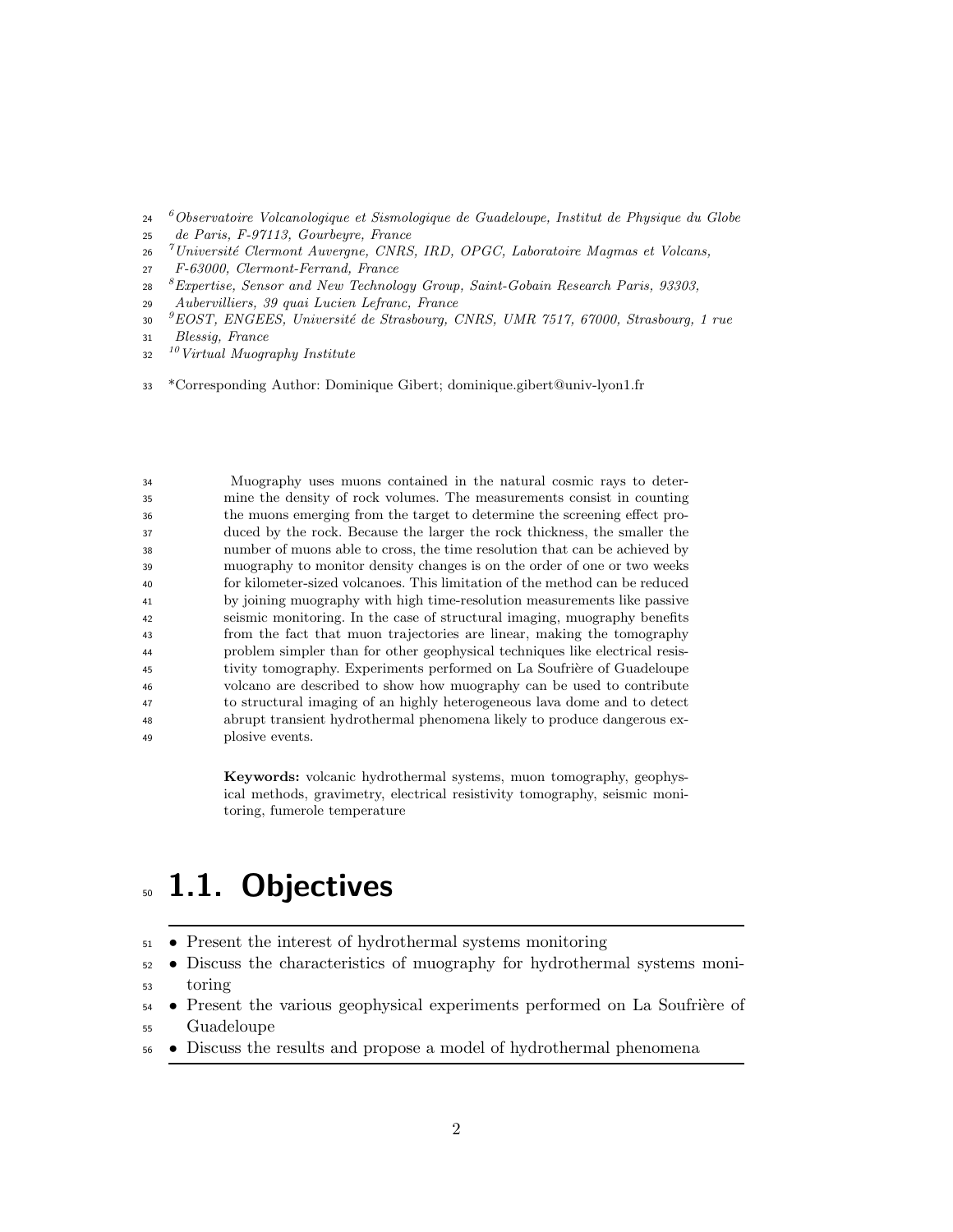## $_5$  1.2. Introduction

 A significant amount of applications that made muography popular during the last decade concern volcanoes [Tanaka et al., 2007, 2009a,b, 2010, Gibert et al., 2010, Lesparre et al., 2011, Carbone et al., 2014, Jourde et al., 2016a]. Actu- ally, muography possesses several key advantages for volcano imaging: i) the possibility to radiography the emerging part of the volcano from a single re- mote viewpoint allows to study active dangerous unapproachable volcanoes; ii) high density contrasts are often present in volcanoes, making muography par- ticularly relevant; iii) the fact that muon trajectories may be considered linear makes the tomography inverse problem simpler; iv) continuous measurements offer the possibility to monitor density changes caused by either hydrothermal phenomena and lava ascent.

 Among the many phenomena observed on volcanoes, phreatic and hy- drothermal explosions in volcanic geothermal fields [Rouwet et al., 2014, Erfurt- Cooper, 2017] are subject to a growing attention in response to the occurrence of the recent laterally-directed explosions that caused at least 58 fatalities at Ontake volcano (Japan) in 2014 [Kaneko et al., 2016]. Other eruptions occurred in New Zealand at the Te Maari Crater in Mount Tongariro (2012) [Jolly et al., 2014] and in Whakaari/White Island (2019) [Dempsey et al., 2020]. Presently, these catastrophic events are considered unpredictable [Kaneko et al., 2016], and identifying precursors of unrest in shallow hydrothermal systems [Tonini et al., 2016] is made difficult because of the specificity of each volcanic system [Phillipson et al., 2013]. Detecting transient early warning signals of imminent destabilization [Sano et al., 2015, Oikawa et al., 2016] among the many signals produced by the long-standing activity of well-developed hydrothermal systems constitutes a formidable challenge. Muography can significantly contribute to make progress by bringing spatial and temporal information about the parts of shallow hydrothermal system that may destabilize.

 In this chapter, we present a series of long-term experiments conducted <sup>86</sup> on the La Soufrière volcano in Guadeloupe to document the detection of very short-term warning signals (i.e. time scales of hours and days) of possible hy- drothermal destabilization in an active lava dome of moderate activity. La 89 Soufrière is one of a few volcanoes very well suited for this kind of study [Boudon et al., 2007, 2008]. Its moderate activity allows safe field work but is sufficient to produce internal density variation that could be detected with various methods and especially muography. The dome being less than 1 km wide, it can be crossed by enough cosmic muons to give pertinent images of its internal structure. The size scale of the internal heterogeneities is on the order of a few meters to a few tens of meters so they are large enough to be detected. Since the last 1976-1977 eruption, considered as a failed magmatic event [Feuillard et al., 1983, Villemant et al., 2014], degassing first decreased to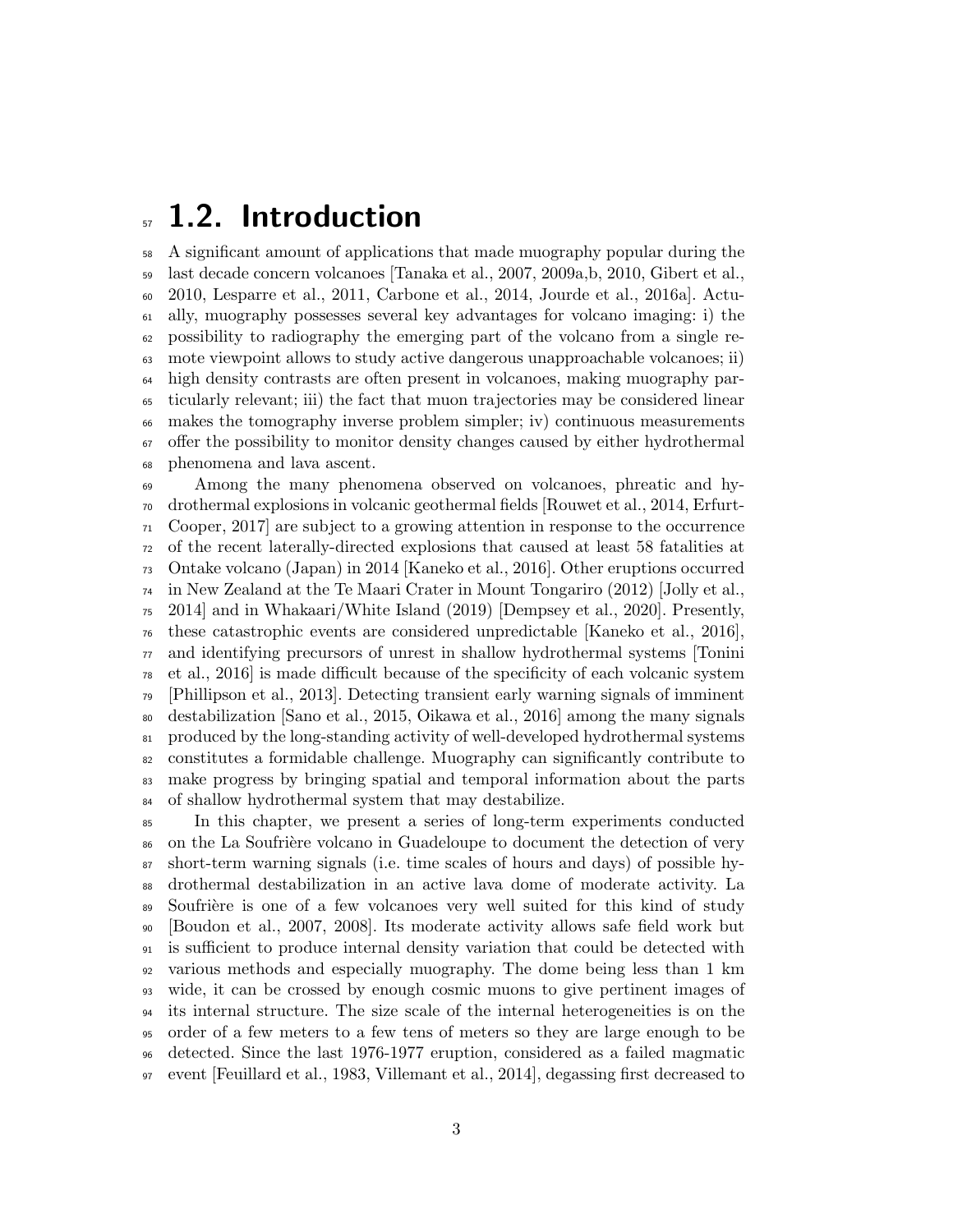

Figure 1.1: Main structures of the La Soufrière lava dome with sensor emplacements. The gray sector represents the view field of the muon telescope (black square) placed in the 30 August fracture at its apex. Vents are shown as red dots, geophones as blue diamonds, and the yellow patch is the plan view of the source of seismic noise (see Fig. 1.9). Reprinted from Le Gonidec et al. [2019].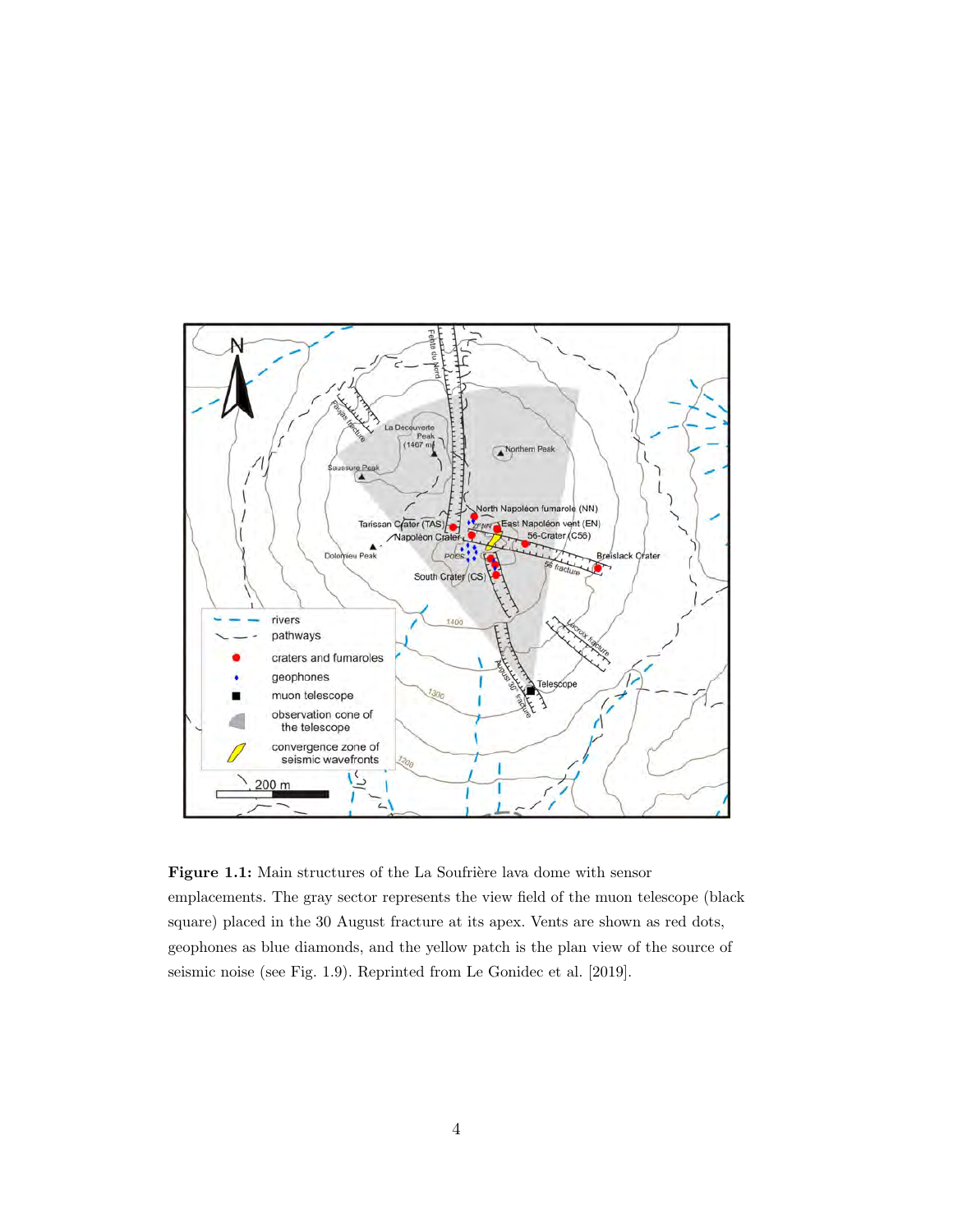a minimum in 1991 before increasing again with an intense fumarolic activity at the summit since 1992 in the South Crater vents area (Fig. 1.1). Since 2014, new active regions appeared to the East of the Tarissan and Dupuy craters (Fig. 1.1) perhaps due to flow paths rearrangement caused by the progressive seal- ing of open fractures [Rosas-Carbajal et al., 2016]. This hydrothermal activity is compatible with an increasingly vapor-dominated system favorable to local destabilization. At least two small explosions occurred in 2016 in the East- Napoléon vent (Fig. 1.1) and an accelerated episode of unrest was observed during April 2018, which resulted from increased heating and pressurization of the hydrothermal system and a quick (order of days) excursion through the critical point of water [Moretti et al., 2020]. Such hazardous environments re- sult from rapid phenomena occurring inside the lava dome at time scales of few hours or days.

## $n<sub>m</sub>$  1.3. Muography for volcano applications

 We recall the muography characteristics either particularly relevant or specific to volcano applications and, particularly, the monitoring of shallow hydrother- mal systems. More detailed description of the muography method are given in other chapters of this book.

- The main concerns encountered when applying muography to the monitor-ing of hydrothermal systems are:
- The resolution that can be achieved for density, space and time and results from a trade off among these three quantities.
- The perturbing effects likely to corrupt the data.
- The practical difficulties encountered during field implementation and main-tenance of the equipment.
- These items are discussed in the next three sections.

# 124 1.3.1. Field implementation and maintenance

 Volcanoes often constitute harsh environments where various aggressive or dif- ficult conditions make the installations of the telescopes and their long-term operation problematic. On tropical volcanoes like La Soufrière, the main prob- lems come from tropical storms, heavy rains, lightning, and acidic gas emis- sions, mainly from steam-rich fumaroles. On a volcano like Mount Etna, addi- tional difficulties come from snow and ash falls that may destroy the equipment. Beside these problems due to natural environment, rough installation condi-tions must be accounted for: strong shocks during transportation either by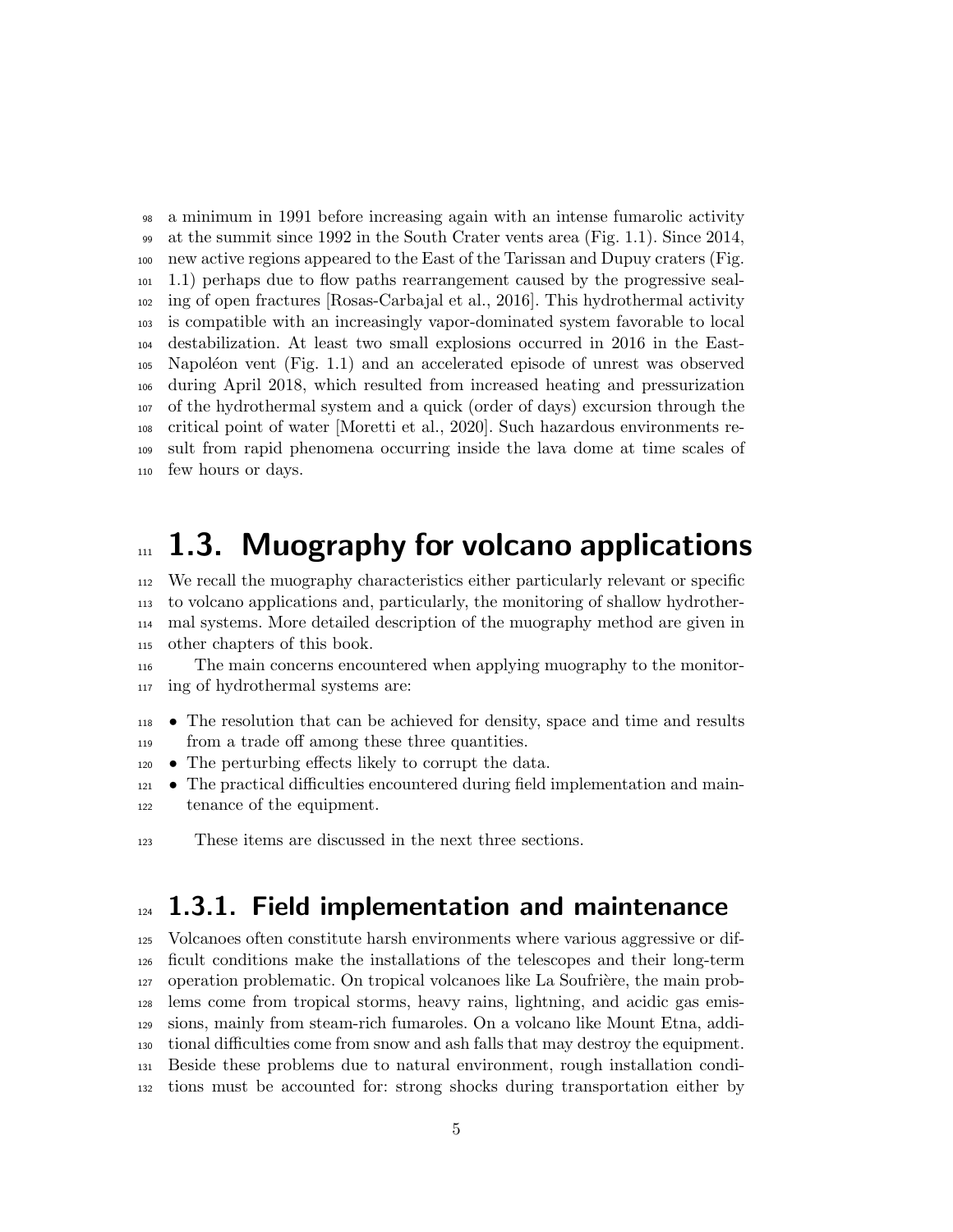

Figure 1.2: View of a field telescope in maintenance on La Soufrière at the Rocher Fendu location. The instrument counts 3 detection matrices (grey frames). A wall of lead bricks with a thickness of 5 cm is placed in front of the central detector. The telescope may easily be rotated to change both its azimuth and its inclination. When in operation, a tarpaulin covers the instruments to protect it against rain. Reprinted from Jourde et al. [2016b].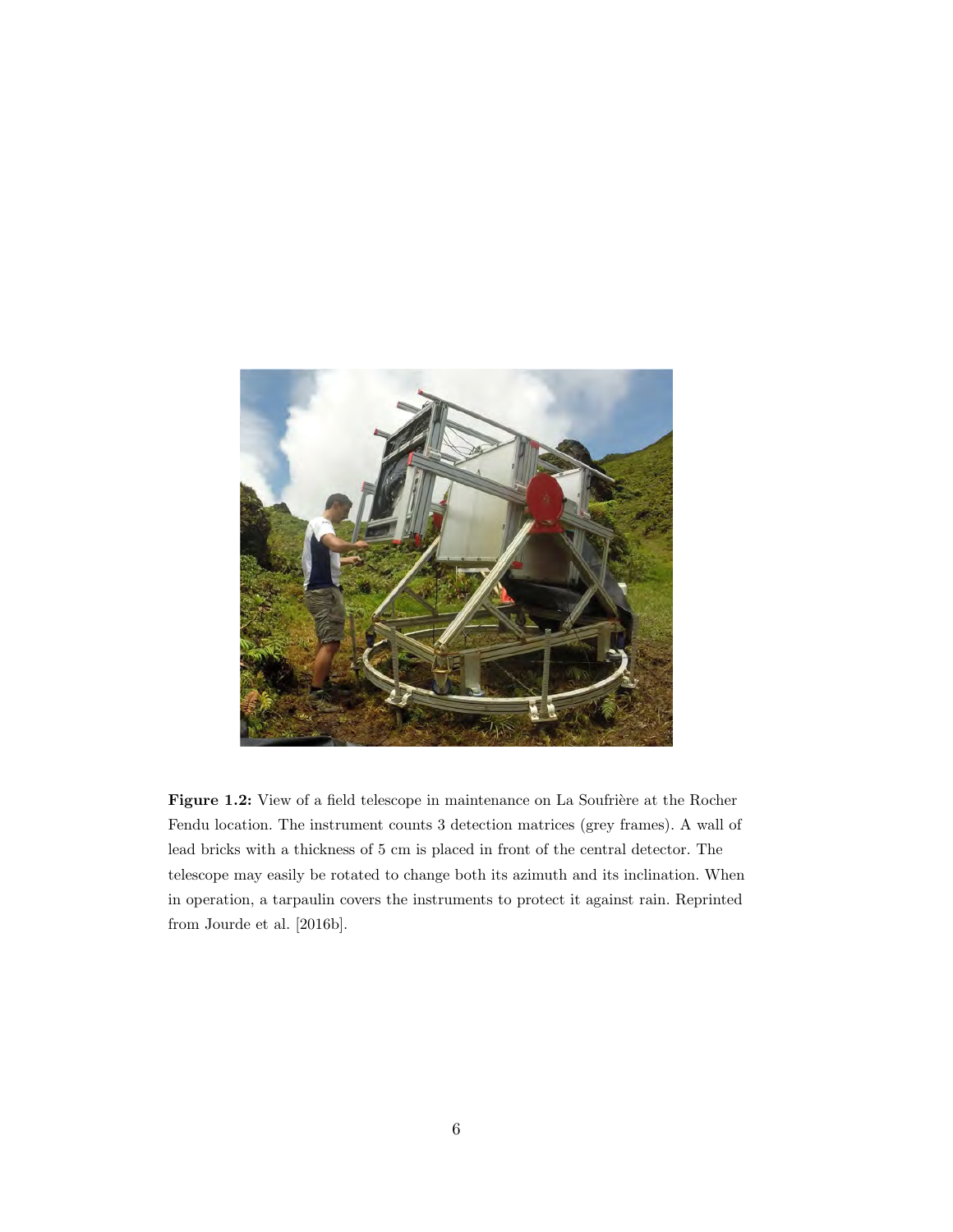helicopter or by car, use of rope-access techniques. For these reasons, our tele- scopes are modular and rugged enough to support shocks and rain (Fig. 1.2). Electrical power units are necessary to make the telescope autonomous. On volcanoes like La Soufri`ere, poor weather conditions render photo-voltaic units poorly efficient and approximately 10 W of photo-voltaic power are needed for 1 W of electrical power available 24 hours a day. These constrains prevent the use of large high-acceptance telescopes. The installation of WiFi links is neces- sary to both download the data and perform remote-control operations of the telescopes (e.g. reboot, change thresholds and coincidence criteria of on-board computers, etc.).

 Another concern to consider during field implementation is the presence of secondary topography (e.g. other volcanoes, cliffs, etc.) behind the volcano of interest. Beside the fact that secondary topography reduces the flux of muons available to tomography the target, the effects of such secondary structures may be complicated to suppress when processing the data.

#### $1.3.2.$  Resolution in density, time, and space

 Muography shares the same principles than classical X-ray medical radiogra- phy, and consists in measuring the screening effect of a body of matter on an 151 incident flux,  $\Phi_0$ , of cosmic muons. The loss of energy of the muons along their trajectories through rock results from bremsstrahlung, nuclear interactions,  $_{153}$  and  $e^+e^-$  pair production physical processes. Assuming that muons continu- ously loss their energy along along their way, the rate of energy loss may be written as (see e.g. Sokalski et al. [2001] for more details),

$$
-\frac{\partial E}{\partial \varrho} \left[ \text{MeV.cm}^2 \cdot \text{g}^{-1} \right] = a(E) + b(E) \cdot E,\tag{1.1}
$$

 where the functions a and b depend on the material properties, mainly the 157 atomic weight [Nagamine, 2003, Lesparre et al., 2011]. The flux,  $\Phi_E$ , of emerg- ing muons is the part of the incident muons with an initial energy larger than the cut-off energy,  $E_{\text{min}}(\varrho)$ , necessary to cross the opacity  $\varrho$  [kg.m<sup>-2</sup>] = 160  $\int_{\mathcal{L}} \rho(x) dx$ , where  $\rho$  [kg.m<sup>-3</sup>] is the density distribution along the trajectory,  $\overline{\mathcal{L}}$ , of the particle. Telescopes are designed to collect the flux of muons com-<sup>162</sup> ing from a collection of trajectories (or lines of sight),  $\{\mathcal{L}_k, k = 1, \dots, M\}$  which may be considered as straight lines excepted for low-energy muons or 164 very dense matter (e.g. Pb, U, W) where scattering may be non-negligible [e.g. G´omez et al., 2017]. Each line of sight is characterized by a solid angle and a 166 detection area whose product is called the acceptance  $\mathcal{T}$  [sr.cm<sup>2</sup>].

 As a rule of thumb, a muon loses about 2.2 MeV when crossing 1 cm 168 of water [Scheck, 1978] (i.e.  $-dE/d\rho = 2.2 \text{ MeV/g/cm}^2$ ). A simple propor-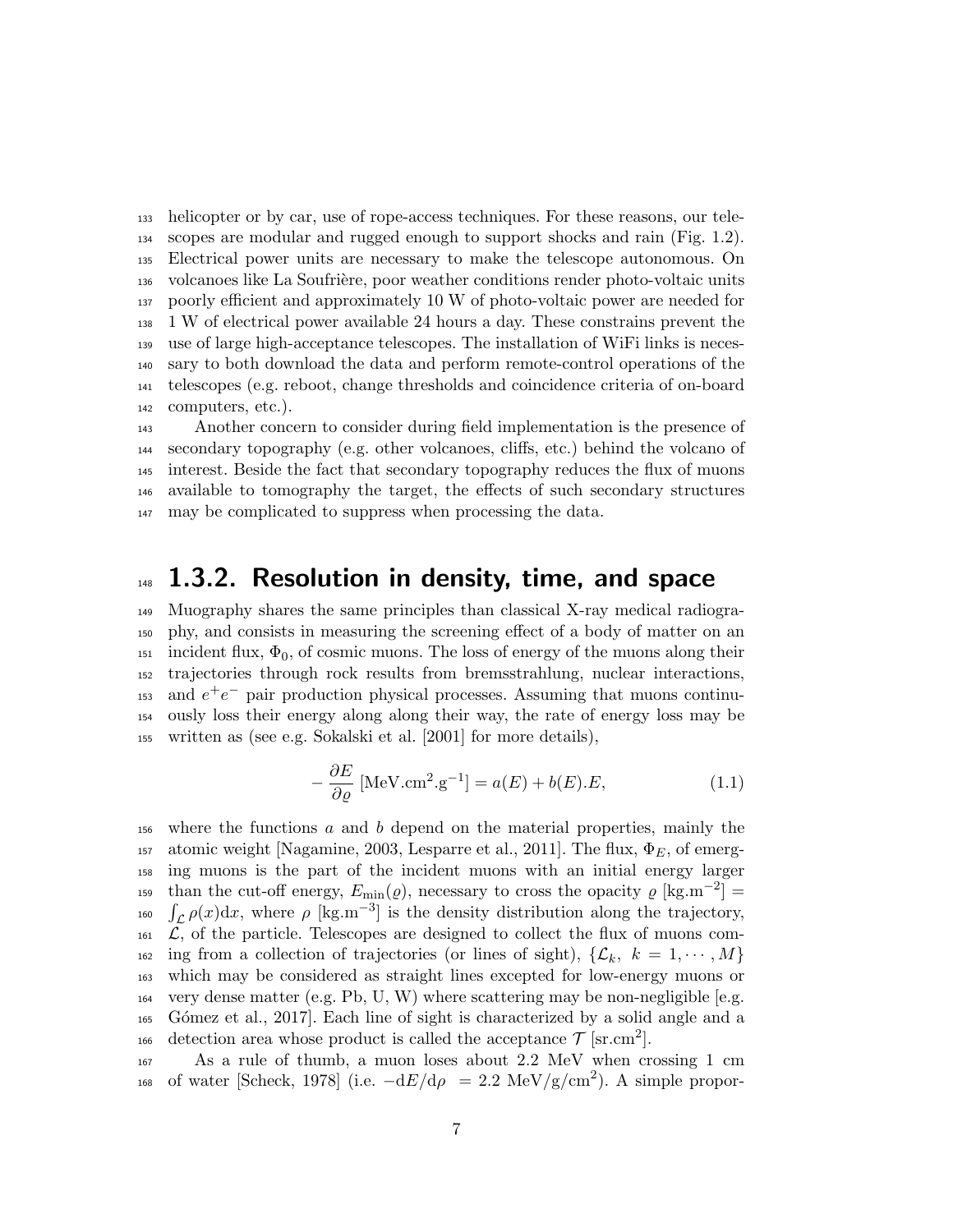

Figure 1.3: Minimum acquisition time  $T_{\rm min}$  versus the average measured flux  $\Phi_0$ necessary to detect a relative flux variation of  $\varepsilon$  with a 95% confidence level. The blue curve delimits the resolution domain for typical volcano applications. Adapted from Jourde et al. [2016a].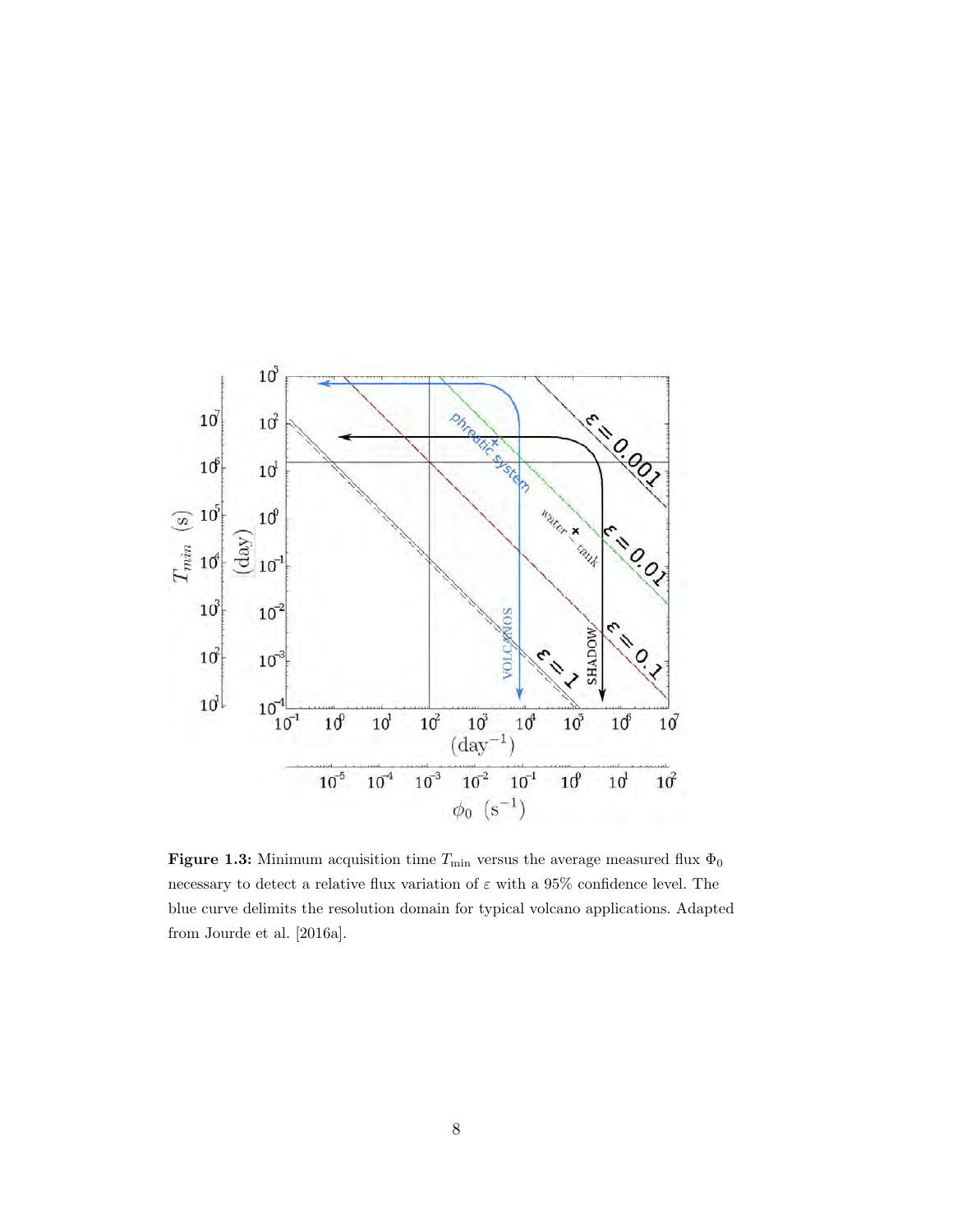<sup>169</sup> tionality rule may be used to get a good estimate for other materials and <sup>170</sup> trajectory lengths. For instance, to cross the atmosphere whose weight per <sup>171</sup> surface unit equals 10 m of water, a muon loses about  $E_{\rm min} = 2.2 \text{ MeV.cm}^{-1} \times$  $10^3$  cm = 2.2 GeV. For La Soufrière of Guadeloupe, taking an average density <sup>173</sup>  $\rho = 2$  g.cm<sup>-3</sup> (i.e. value for highly altered andesite lava blocks in Navelot

 $174$  et al. [2018]) and typical trajectory lengths of 500 m, we obtain  $E_{\text{min}} =$  $175 \quad 2.2 \text{ MeV} \cdot \text{cm}^{-1} \text{m}^3 \text{kg}^{-1} \times 5 \times 10^4 \text{ cm} \times 2 \text{ kg} \cdot \text{m}^{-3} = 220 \text{ GeV}.$ 

 Such a value for  $E_{\text{min}}$  places the energy cut-off in the steep power-law part of the energy spectrum of cosmic muons [Gaisser et al., 2016], and only a tiny fraction of the incident muons will be able to cross the volcano to be detected by the telescope. Consequently, in volcano applications, the number of muons detected for a given trajectory is typically of the order of some tens per day or even less, depending on the thickness of rock. Signal-to-noise ratio then becomes a issue of critical importance, particularly in monitoring experiments where density time-changes are to be detected. To illustrate this problem, let 184 us consider the case of a sudden opacity change  $\delta \rho$  producing an increase of 10% of the number of muons able to cross the volcano. For a daily number  $N_b = 100$  (i.e.  $\Phi_b = 10^2 \text{ day}^{-1}$ ) of muons detected before the occurrence of <sup>187</sup> the density change, we expect  $N_a = 110$  (i.e.  $\Phi_a = 1.1 \times 10^2$  day<sup>-1</sup>) after the occurrence of the density change. Considering that the muon arrivals obey a 189 Poisonian process, the standard deviation  $\sigma_N \approx 10$  for both  $N_b$  and  $N_a$ . Clearly, 190 this makes  $N_b$  and  $N_a$  statistically indistinguishable. To be able to detect the density change, we have to consider longer periods of time to have better 192 statistics. For instance, for a time period of 10 days, we expect  $N_b = 1000$ ,  $N_a = 1100$  with  $\sigma_N \approx 32$ , and  $N_b$  and  $N_a$  start to become distinguishable (at a rather poor significance level).

<sup>195</sup> Mathematical developments given by Lesparre et al. [2010] and Jourde et al. 196 [2016a] conduct to a feasibility formula where the statistical resolution,  $\sigma_{\delta\rho}$  of a 197 given opacity change  $\delta \rho$  is expressed as a function of the total opacity  $\rho$  of the 198 volcano, of the time resolution  $\delta T$  that can be achieved, and of the detection  $_{199}$  characteristics of the telescope (Fig. 1.3). For a given telescope, the feasibility <sup>200</sup> formula indicates that the smaller the opacity variations to detect, the poorer 201 the time-resolution. Returning to the example of a 10% variation (i.e.  $\epsilon = 0.1$ ) <sup>202</sup> in Fig. 1.3) of a flux  $\Phi_b = 10^2 \text{ day}^{-1}$ , Figure 1.3 shows that a duration  $T_{\text{min}}$  $_{203}$  slightly less than 20 days is necessary to detect the change à flux at the 95% <sup>204</sup> confidence level.

 Another quantity considered in the feasibility formula is the telescope ac-206 ceptance since the number of detected muons is proportional to  $\mathcal{T}$ . A way to improve the time-statistical resolution is to augment the acceptance by in- creasing the detection surface and/or the solid angle of capture of muons. An increase of the detection surface may be obtained either by augmenting the size of the pixellized detection matrices or by merging patches of lines of sight.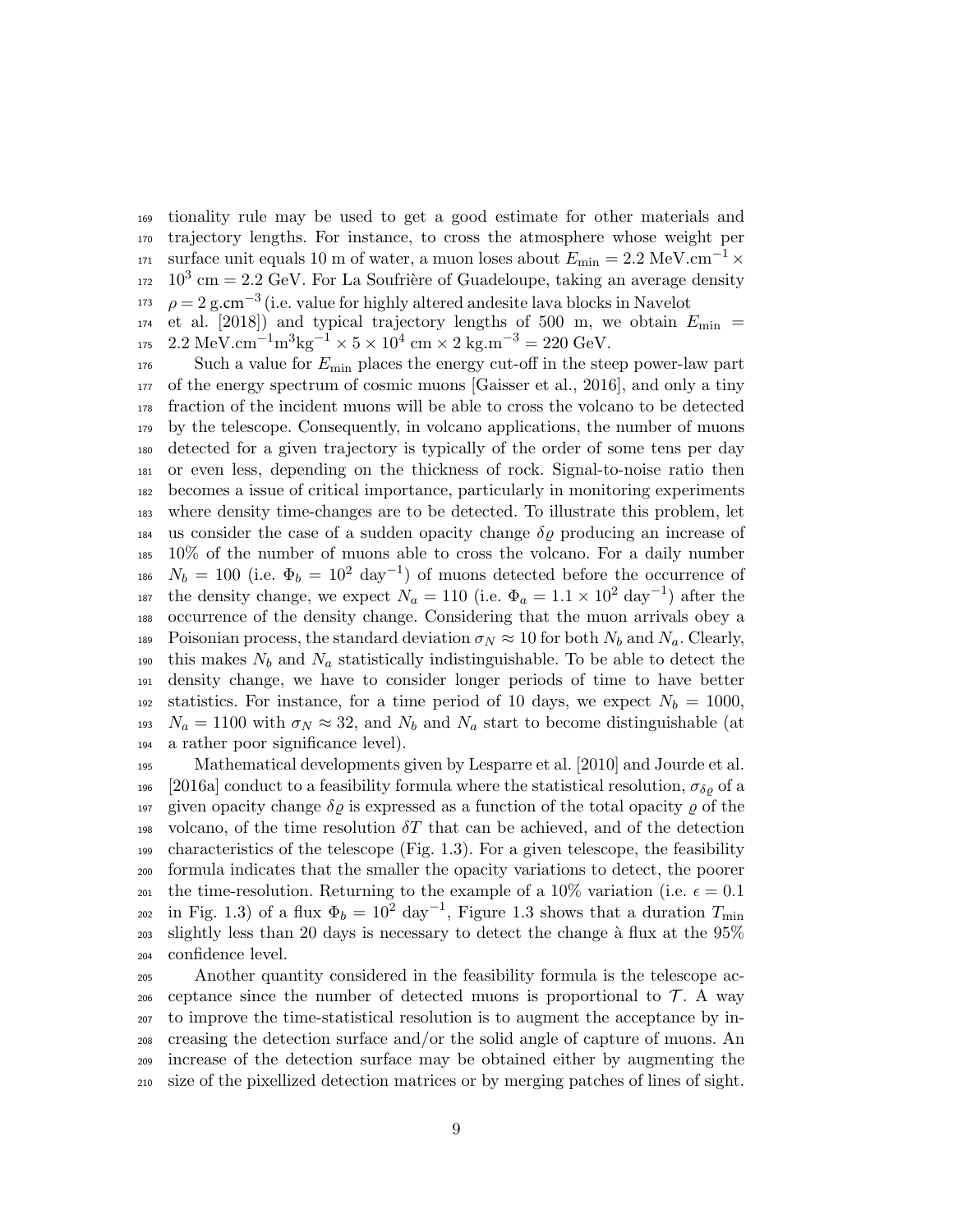In the later case, this will reduce the number of effective pixels and decrease the spatial resolution. Widening the solid angle of detection will also lead to a decrease of the spatial resolution.

 To give some practical insight to the reader about the performances of muography for volcano applications, one can say that for the particular case of 216 La Soufrière of Guadeloupe, the spatial resolution is on the order of 10 to 50 m depending on the distance from the telescope and due to the fan-like geometry of the lines of sight. The time resolution corresponding to the observed opacity changes is on the order of 1 to 3 weeks. As we shall see below, hydrothermal phenomena with time constants as short as a fraction of day seem to occur in <sup>221</sup> the lava dome of La Soufrière. Such rapid phenomena cannot be detected with muography alone, and other geophysical methods with short time-resolution with a possibly poor spatial resolution (e.g. gravity measurements) can be used in conjunction with muography to document this type of rapid phenomena.

#### 1.3.3. Perturbing effects

 A frequent situation encountered in muography applied to volcanoes is that telescopes operate in open-sky conditions. This favors the occurrence of several undesirable phenomena that somewhat complicate data acquisition and some processing steps.

**Effects of open-sky flux.** The telescopes are exposed to the open-sky flux of muons that is much larger than the flux of muons of interest and coming from the target volcano. A very large number of detector hits are due to muons coming from elsewhere than the volcano and these unwanted events must be efficiently filtered out while preserving the particle trajectories coming from the target to image. Filtering is performed through coincidence criterion applied to at least three pixellized detectors as shown in Figure 1.2, and an event is declared valid if three aligned pixels are simultaneously fired on three matrices. Once applied, this filtering must be unbiased from missing-event probabilities. A first type of missed events is caused by the imperfect efficiency of the scintil- lator strips forming the matrices. A second type of missed events comes from the dead time of the detection electronics which is not able to detect another event during a period of time of about 200 ms following the detection of a previous event. For both types of missed events, the bias correction results in an increase of the flux of muons of interest. The parameters of the correction formula are experimentally determined on the field through calibration sessions where the telescopes are oriented toward the zenith. These dedicated calibra- tion sessions may be completed with continuous re-calibrations performed by using events coming from open-sky trajectories located above of beside the volcano.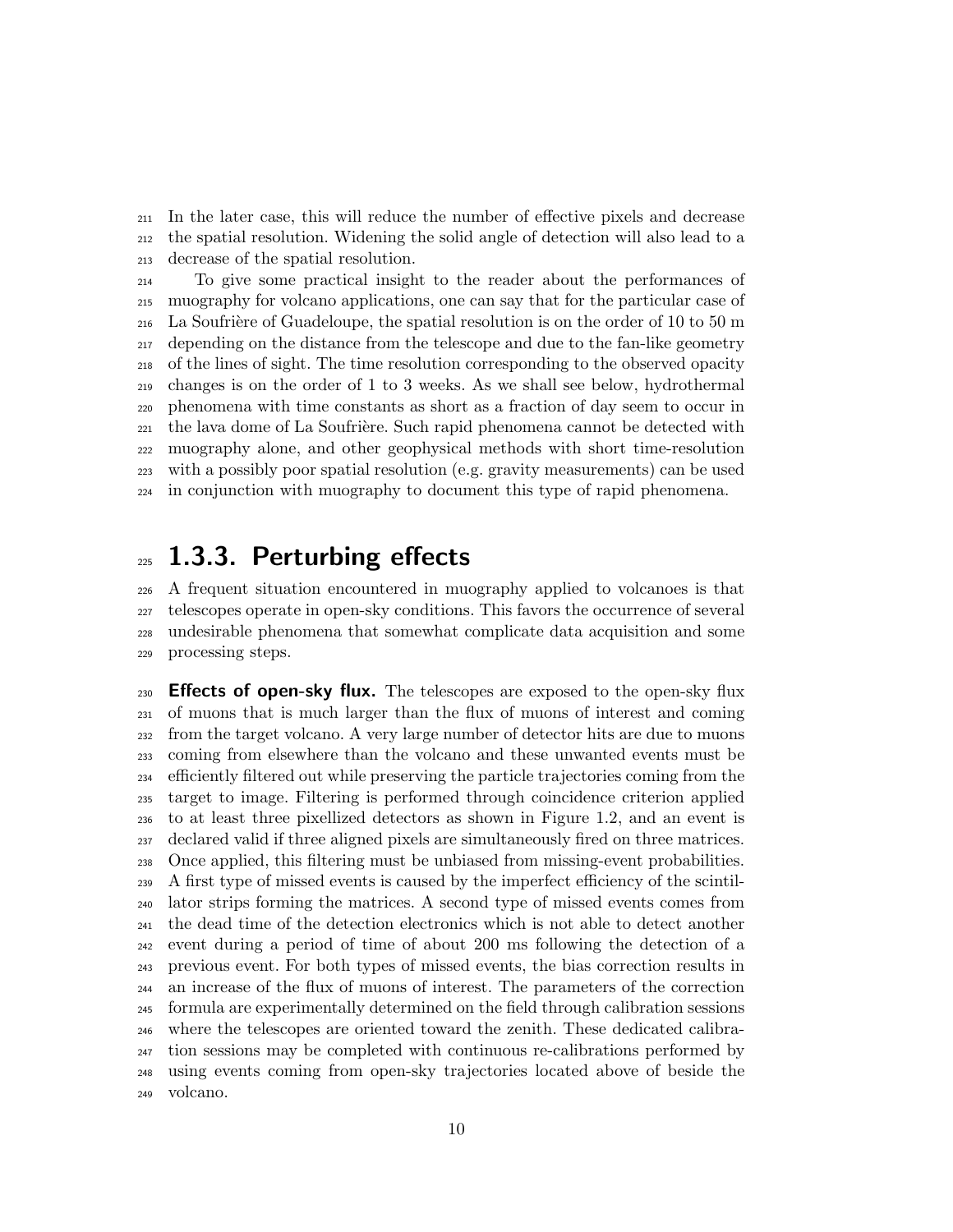

Figure 1.4: Example of upward flux correction in a muography of La Soufrière lava dome. Top: Uncorrected radiography with a spurious low-density layer at the bottom of the image (i.e. at near-horizontal inclinations). Bottom: Corrected image where the low-density layer has been suppressed. Reprinted from Jourde et al. [2013].

 The open-sky flux of particles also counts high-energy electrons and positrons able to fire the detection matrices in a way similar to muons. These undesirable events may be eliminated by interposing a lead shield with a thickness of 5 cm in front of the center matrix of the telescopes.

 **Upward flux.** This type of perturbing flux was discovered by us during ex- periments performed on Mount Etna and La Soufri`ere of Guadeloupe [Jourde et al., 2013]. This type of flux is composed of particles crossing the telescope in the reverse direction, i.e. hitting the rear matrix first, with trajectories identical to those of muons that crossed the volcano. In practice, particles forming the upward flux have trajectories with a small inclination below the horizontal and, consequently, only the trajectories with a small inclination above the horizon-tal when looking toward the volcano are biased (Fig. 1.4). These trajectories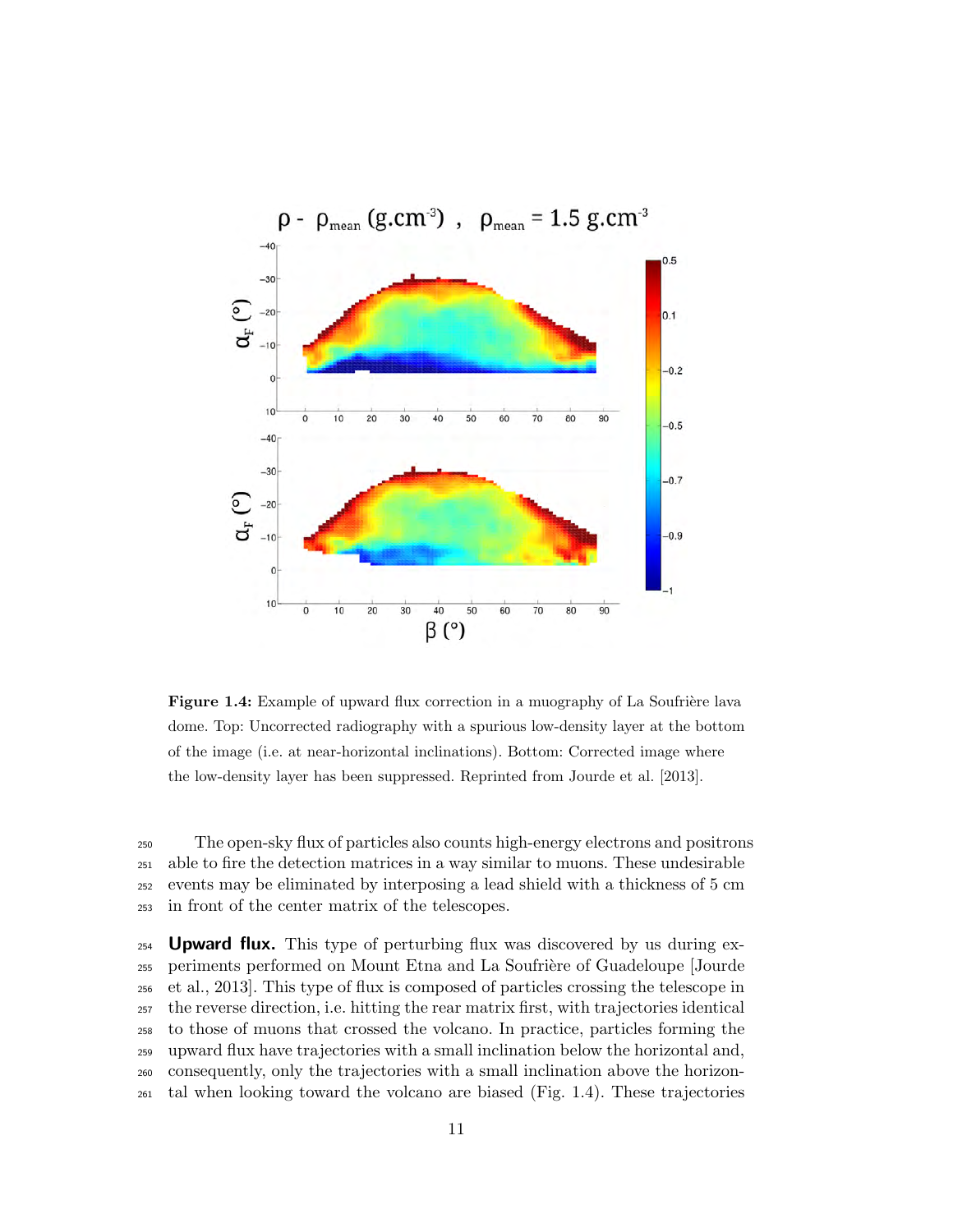generally correspond to the largest thickness of rock and, consequently, to the smallest flux of muons crossing the volcano. The effects of the upward flux are then particularly strong with a significant alteration of the signal-to-noise ratio. If not corrected for, the upward flux produces an overestimation of the flux coming from the volcano and the resulting densities are biased toward low values. The correction of the upward flux needed an improvement of the clock systems of our telescopes in order to determine the sense of propagation of the particles through the measurement of their time-of-flight from one matrix to another [Marteau et al., 2014].

 **Scattered muons.** Muon scattering is another perturbing effect to consider when doing muography of volcanoes and, more generally, in open-sky condi- tions. Scattering of low-energy muons represents a potentially important source of noise, particularly in transmission and absorption muography. The recon- structed trajectories of scattered muons have trajectories that mimic those of through-going particles. This results in an overestimate of the number of detected particles and to an underestimate of the target opacity [Nishiyama et al., 2016, Rosas-Carbajal et al., 2017, G´omez et al., 2017]. Contrarily to the other perturbing flux discussed above, scattered muons cannot be rejected by particle identification techniques,and data cleaning relies on models as given by G´omez et al. [2017]. To be reliable, these models must account for the topography of the geological structures and their surface density.

# **283 1.4. Structural imaging of hydrothermal** 284 reservoirs in La Soufrière lava dome with joint muography, ERT and gravime-try

 Structural imaging of volcanoes is important for monitoring hydrothermal sys- tems because it gives the general arrangement of the different subsystems that participate to the processes (e.g. reservoirs, fractures, barriers of massive lava). However, imaging of lava domes remains a difficult task for most geophysi- cal methods because high-contrasts of material properties (e.g.several order of magnitude for electrical conductivity, large variations of seismic velocities) reinforce the non-linear nature of the associated inverse problems. Muographic imaging is much simpler because of the straight pathways of the muons across the rock.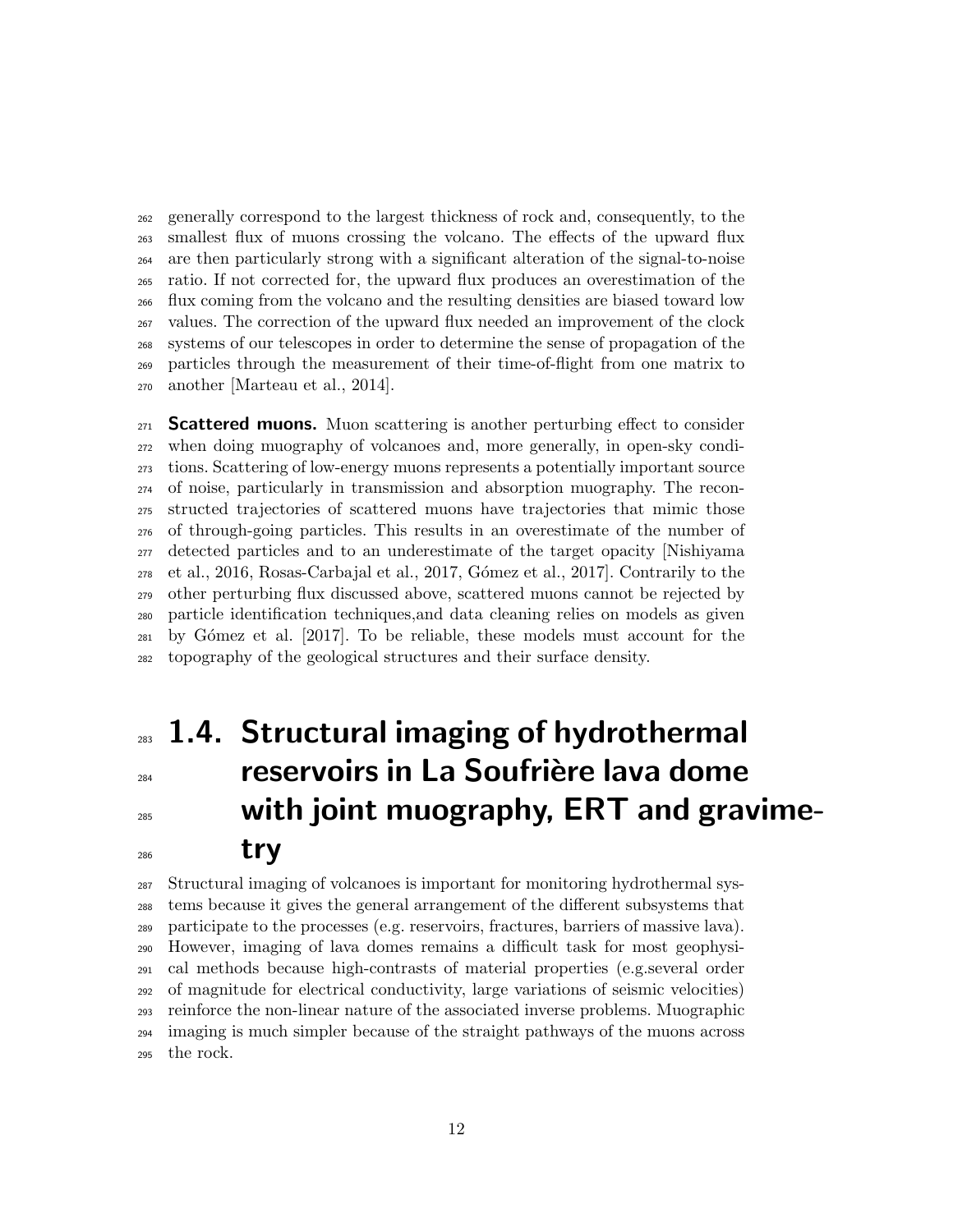#### 1.4.1. Muography

 **Survey characteristics.** The role of structural imaging is to provide an as precise as possible 3D view of the volcano interior. In this respect, the more the data we have, the better the resulting model and, in the case of muogra- phy, this general principle translates into long acquisition times to have good signal-to-noise ratio and as many a possible angles of view to constrain the 3D tomography inversion. This later point is easily understood through the simi- larity of muography and CT X-ray imaging and the fact that high-resolution 3D tomography implies a fine angular coverage to constrain the inverse Radon <sup>305</sup> transform. However, in the case of La Soufrière, only a small number of an- gular views are possible because of both the harsh field conditions and the expenditures inherent in the deployment of a large number of telescopes .

<sup>308</sup> The first muography experiment performed on La Soufrière started in year 2008 with a single telescope. Since then, continuous measurements have been made with at least one telescope and, in the best situation, with up to five instruments located around the lava dome. Four of these telescopes are similar to the one shown in Fig. 1.2 with three detection matrices of  $16 \times 16$  pixels of  $5 \times 5$  cm<sup>2</sup>. These telescopes are configured with high angular aperture to image the entirety of the lava dome. The fifth telescope is smaller with matrices of 315 10  $\times$  10 pixels of  $5 \times 5$  cm<sup>2</sup> and is located inside the 30 August Fault on the South-Eastern flank of the volcano. This instrument is configured to provide a close view of the most hydrothermally active region of the dome.

**Data analysis.** As explained in the preceding section, some processing steps are necessary to obtain density radiographies from muon counts measured by the telescopes.

 The open-sky exposure of the telescopes makes some processing steps par- ticularly critical. Such is the case of the filtering operations aimed at removing the perturbing scattered and upward fluxes described in previous sections. Other processing steps concern the filtering of fortuitous events, the bias cor-rection of scintillator efficiency and the correction acceptance defects.

 The resulting muographies as the one shown in Figure 1.4 display conspicu- ous opacity contrasts that reveal the strong density heterogeneities in the lava dome. In the particular case of La Soufrière, we recognize low-density domains corresponding either to presently active areas (principally the South Crater) or to ancient active areas. High-density domains indicate the presence of massive lava volumes.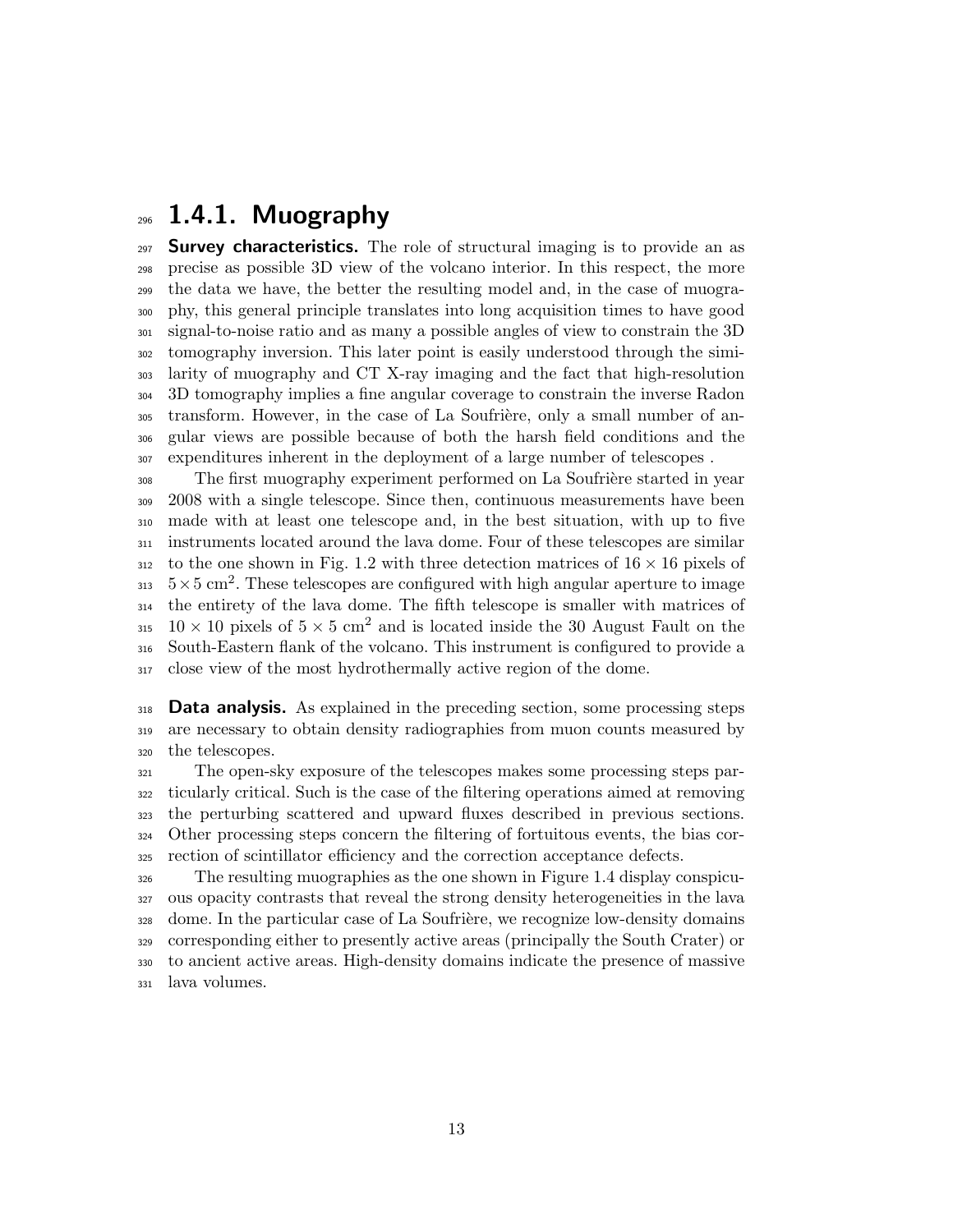#### 1.4.2. Electrical resistivity tomography (ERT)

 The ERT experiments briefly presented below are discussed in details by Nicollin et al. [2006], Lesparre et al. [2014] and Rosas-Carbajal et al. [2017].

335 Complementarity of ERT compared to muography. ERT brings infor- mation about rock electrical conductivity, possibly complex-valued in the case of electrical impedance tomography (EIT) measurements [Zimmermann et al., 2008]. ERT measurements are highly sensitive to the presence of fluids as, in general, their electrical conductivity is much higher than that of the rock ma- trix. Even a small amount of liquid can increase the bulk rock conductivity by several orders of magnitude [Archie, 1942], and ERT is an efficient method for constraining the volume of fluid-saturated rocks in a volcano.

 Contrarily to muography, ERT tomography cannot be performed from a remote location and numerous electrodes must be placed on and around the volcano to perform a 3D inversion such as the example shown in Fig. 1.5 [Rosas-Carbajal et al., 2017]. Although ERT is a potential-field method with an infinite-distance sensitivity, one may reasonably assume that the electrical current that flows from positive to negative injection electrodes (there may be several electrodes of each type) is contained within a finite-size volume. How- ever, contrarily to muography, the precise geometry of this volume is unknown because it depends on the conductivity distribution which is precisely what we look for. This makes ERT a highly non-linear inverse problem with a moderate to low spatial resolution when compared to muography. Provided an array of electrodes remains in place, ERT may be used to perform a monitoring with a time resolution as fine as some minutes [e.g. Binley et al., 2015]. A joint anal- ysis of ERT and muography data may be very helpful to resolve ambiguities in interpretations. For instance, muography may be used to decide whether an anomaly with a large electrical resistivity corresponds to a void or to a block of massive andesite.

360 Survey characteristics and data analysis. The ERT data were collected <sup>361</sup> through experiments with electrode transects extending through La Soufrière lava dome and around it [Rosas-Carbajal et al., 2017, Fig. 1]. Three-dimensional protocols with non-aligned electrodes where used to better resolve the inner- most regions of the lava dome [Lesparre et al., 2014]. Because of the harsh field conditions, the ERT series of experiments was conducted from 2003 to 2011 to collect about 23000 data points. The 3D inversion of the data was performed with a least-squares algorithm with smoothness-constrained regularization of  $\frac{1}{100}$  the inversion for a model counting about  $10^6$  mesh cells [Johnson et al., 2010]. Several conductive regions ( $\geq 0.1$  S.m<sup>-1</sup>) are found in the lava dome, the largest located in the volcano's southern flank (Fig. 1.5). The southern con- $_{371}$  ductive body contains a sub-domain of  $10^7 \text{ m}^3$  with a conductivity larger than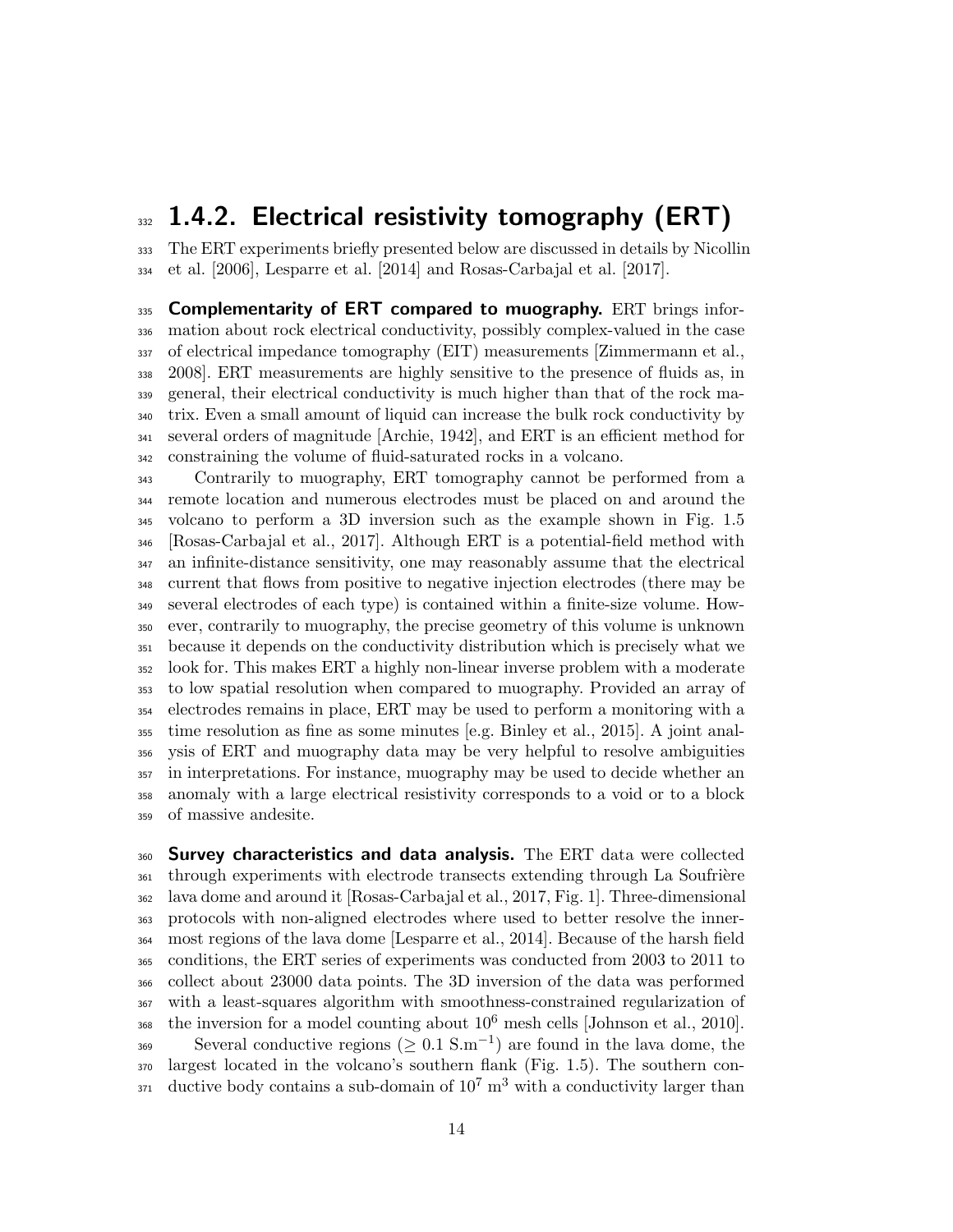$1 S.m^{-1}$ . Such high conductivities are likely to correspond to active pathways of acid hydrothermal fluids emanating from deepest regions of the hydrothermal system and rising toward the presently active parts on top of the lava dome. Other conductive bodies located on the eastern and north-western sides of the lava dome appear disjoint from the southern conductive reservoir and are likely to correspond to fossil hydrothermal reservoirs with no visible present activity.

#### 378 1.4.3. Gravity survey

 A gravity survey performed on La Soufrière is presented by Rosas-Carbajal et al. [2017]. Mathematical developments concerning the joint inversion of muography and gravity data are given by Jourde et al. [2015] (see also [Nishiyama et al., 2014, Barnoud et al., 2019, Cosburn et al., 2019]).

 Complementarity of gravimetry compared to muography. Both gravity measurements and muography bring direct information about the rock density and, for this reason, joint inversion of both type of data appears natural. As ex- plained in detail by [Jourde et al., 2015], the sampling kernels of both methods strongly differ: gravity measurement are sensitive to the whole Earth's den-388 sity distribution with a  $r^{-2}$  weighting while muography data only depend on the density distribution located inside bounded elongated and conical volumes whose axis correspond to the lines of sight of the telescope. This difference makes the gravity method a low-resolution in space while muography is po- tentially a high-resolution method, depending on the telescope arrangement used.

 Despite the fact that muography actually samples a finite volume (i.e. the union of the conical lines of sight) of the density distribution, it can be shown that the information brought by muography improves the spatial resolution outside this volume when a joint inversion with gravity data is performed [Jourde et al., 2015]. Gravity data may also bring information useful to con- strain the density distribution in gaps between lines of sight. Another interest of gravity data is their usefulness to bring information to reduce the bias in the density values determined by muography and caused by low-energy muon scattering.

 Survey characteristics and data analysis. The data set counts 103 grav- ity measurements done between March 2014 and February 2015 with a Scin- trex CG-5 gravimeter [Rosas-Carbajal et al., 2017]. The precision is about  $406 \quad 10 \mu$ Gal. Methodological details for data processing prior to inversion, includ- ing drift, tides, and ellipsoid and topography corrections are given by Jourde et al. [2015]. The correlation between the topography and the Bouguer anomaly [Jourde et al., 2015, Nettleton, 1939] is minimum for an optimal Earth den-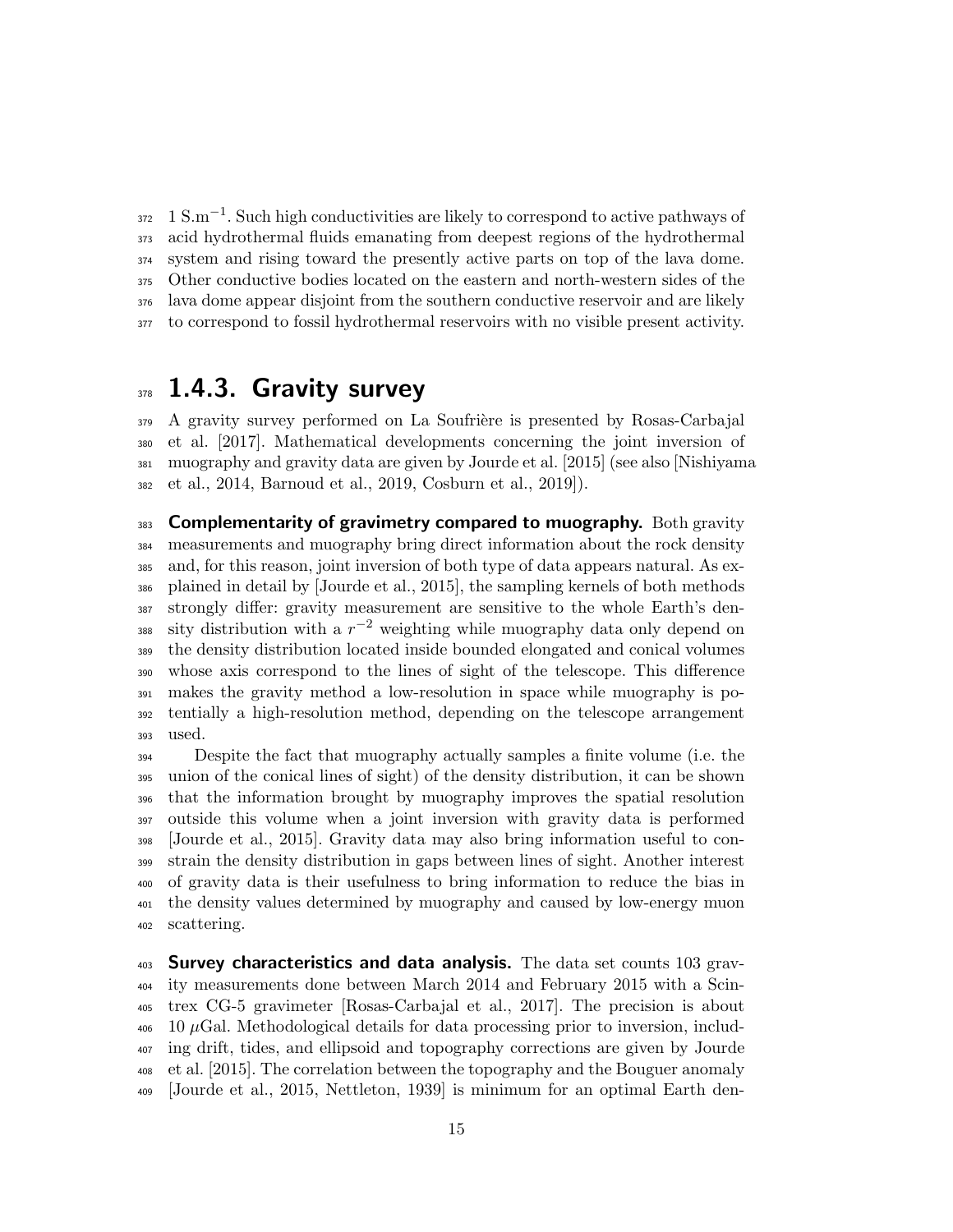

Figure 1.5: Main electrically conductive structures found with 3D ERT of La Soufrière lava dome (brown volumes) [Rosas-Carbajal et al., 2016]. (top) N-S section view, (bottom) plan view. The meshing of the numerical forward model is shown by the thin black lines. In the plan view, the black dots correspond to the electrode positions.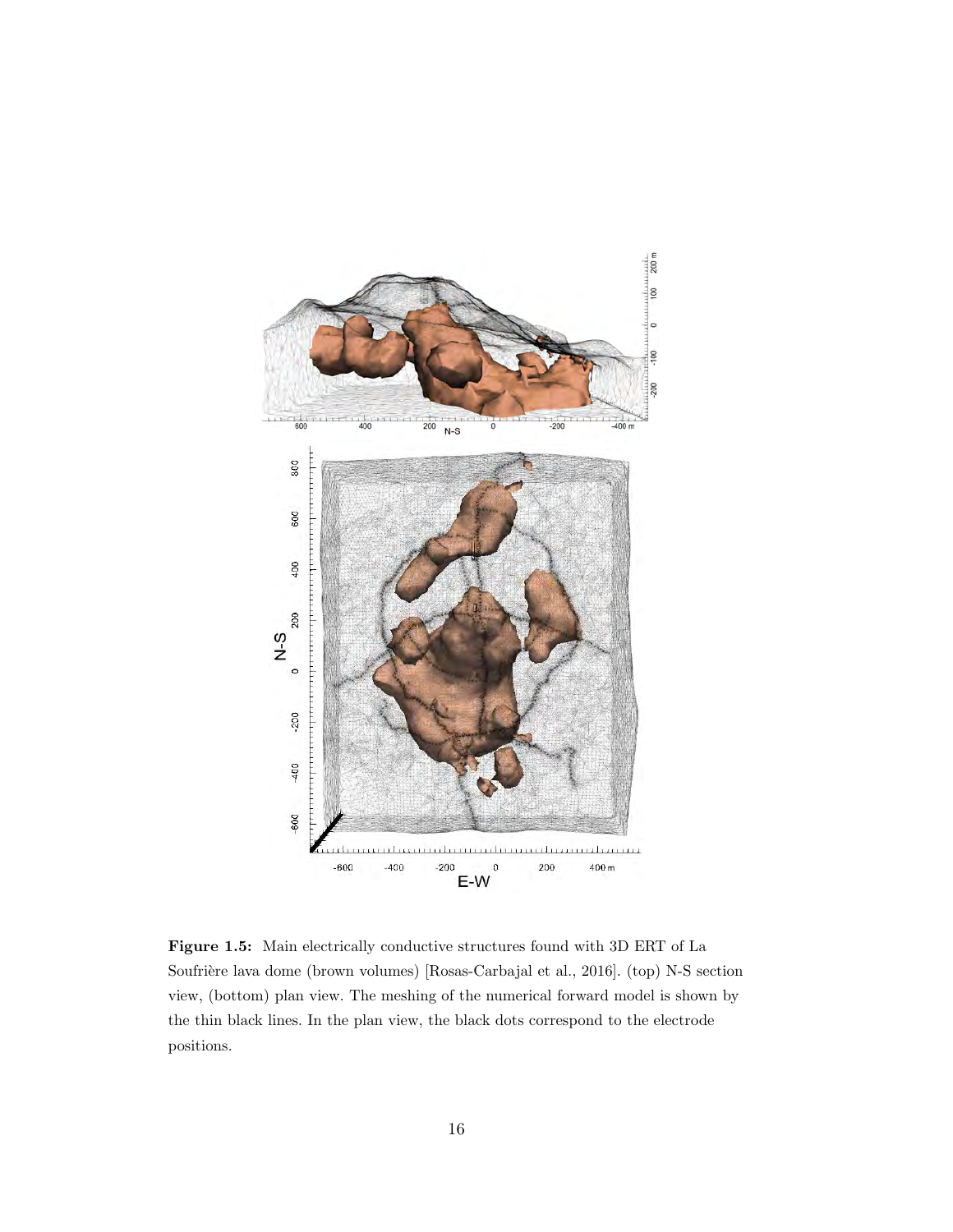410 sity of 1.75 g.cm<sup>-3</sup> [Parasnis, 1952]. This low value indicates that the lava dome is highly heterogeneous and contains a significant fraction of voids and of unconsolidated hydrothermaly altered materials. The heterogeneity of the lava dome is confirmed by a 3D model of the density distribution obtained by jointly inverting gravimetry and muography data (Fig. 1.6).

# 415 1.5. Functional imaging of sudden hy-**drothermal events with joint muog-raphy, seismic noise and fumarole** temperature

 Functional imaging involves continuous measurements from an ensemble of techniques providing complementary data to constrain the phenomena of in- terest. In the present case, hydrothermal processes occurring in the lava dome are likely to produce temperature variations at fumarole vents, density varia- tions due to phase changes in hydrothermal reservoirs, and seismic noise caused by multiphase flows and oscillations of fluids in conduits.

 In the next sections, we present a field-experiment with an emphasis on the detection of sudden events with time constants of hours and days. To detect such events, we implemented a high time-resolution array of temperature (1 s sampling interval) and seismic sensors (4 ms sampling interval) located on the summit of the lava dome together with one telescope located inside the 30-August fracture (Fig. 1.1). We focus on a particular event that occurred during a 3-day period of year 2017, from 28 March 12:00 UTC to 31 March 12:00 UTC. During this period, the weather conditions were very calm and produced seismic data with a very high signal-to-noise ratio.

#### 434 1.5.1. Temperature at fumaroles

**Experimental setup.** The temperature at the vents of the South crater was measured every second by Pt1000 probes inserted several tens of centimeters in the conduit of the vents. The Pt1000 were connected with a 4-wires protocol to a Gantner A107 Analogue-to-Digital 19 bit module and the numerical data were transferred to a Gantner QStation data concentrator through a RS485 serial data bus. All data were time-stamped through a GPS clock. The tem- perature time-series of the Northern vent of the South Crater is shown in Fig. 1.7A. This vent is the northern most of the three fumaroles of the South Crater (labelled CS in Fig. 1.1).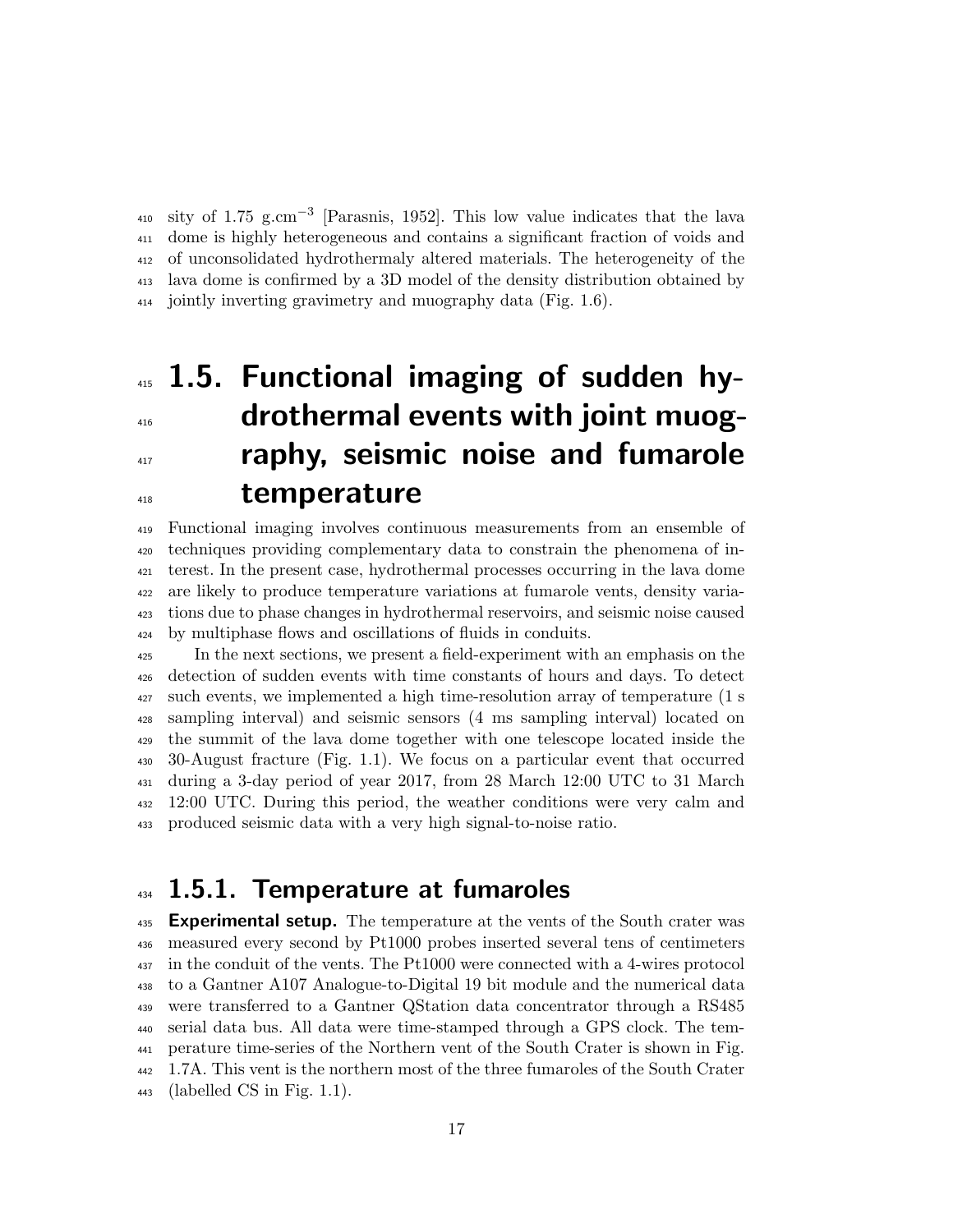

Figure 1.6: Horizontal slices of a 3-D density model at various altitudes within the dome of La Soufrière obtained from the joint inversion of muography and gravity data. Orange lines: fractures; violet lines: faults with triangles indicating fault direction; blue lines: collapse scars; orange symbols: past activity; red symbols: present activity; triangles: hydrothermal fluid springs; stars: active fumaroles; squares: boiling acid ponds. Reprinted from Rosas-Carbajal et al. [2017].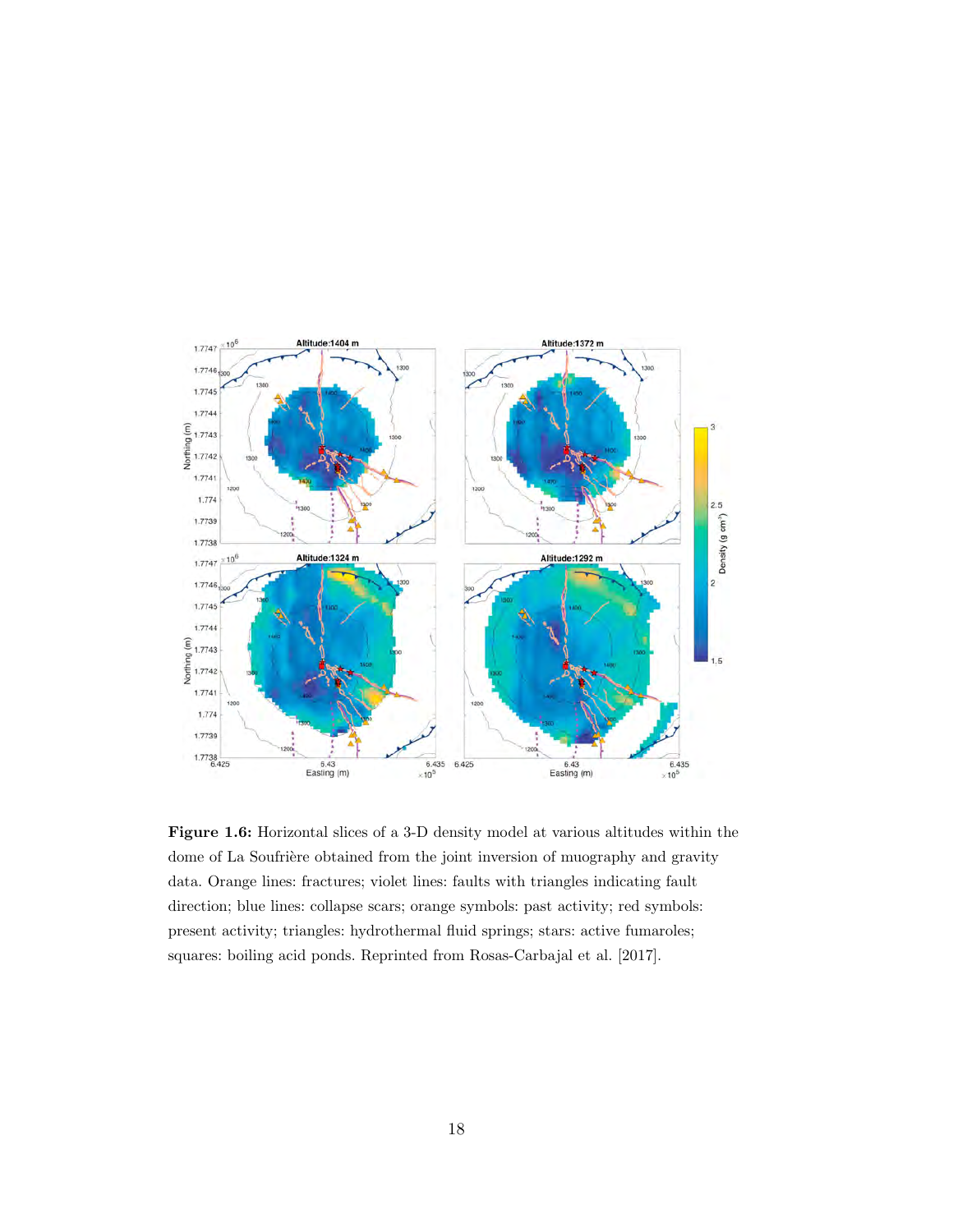

Figure 1.7: Time variations of vent temperature (in degrees Celsius) and seismic noise RMS and dominant frequency. a) Temperature in the North vent of the South crater. b) Relative variations (in percent) of the seismic noise energy in the 3-6 Hz frequency band. c) Relative variation (in percent) of the dominant frequency in the 3-6 Hz spectral band. The thin black vertical lines mark the relative maxima of seismic RMS that fall nearby temperature maxima. Observe the delay of about 45 mn of the temperature maxima with respect to those of the seismic noise RMS. The sampling interval of temperature data is 1s and the seismic attributes (RMS and dominant frequency) are computed for time windows of 20s. Reprinted from Le Gonidec et al. [2019].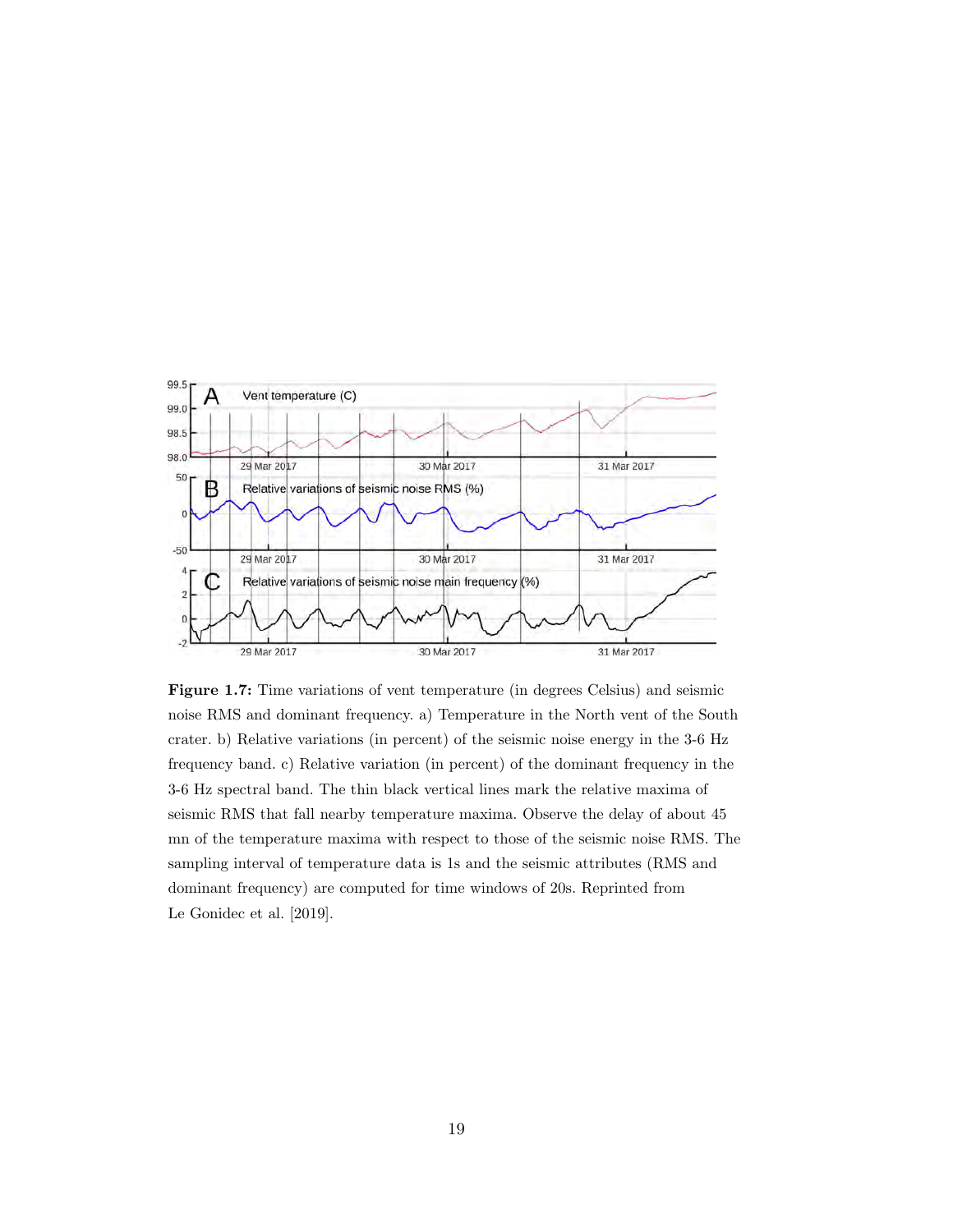Data analysis. Defining a cycle as the time period separating two successive local minima in the temperature record, 10 such cycles may be identified in the curve of Fig. 1.7A. Fig. 1.8 shows that the duration of the successive cycles increased from 3 hours (cycle 1) to 8 hours (cycle 9). Splitting a cycle into a fall and a rise period, one observes that the fall period remains almost constant near 2 hours for all cycles (Fig. 1.8B). Conversely, the rise period increases from 2 hours to 6 hours when progressing along the series of cycles (Fig. 1.8C). The increase of the duration of the rise period explains the positive trend visible in the total cycle duration (Fig. 1.8A). Another positive trend is 453 superimposed on the cycle sequence with an average temperature rise of 0.1  $^{\circ}$ C between successive temperature minima (Fig. 1.8D). The temperature decrease 455 occur during the fall period steadily trends from 0.15  $\rm{°C}$  to 0.4  $\rm{°C}$  along the cycle sequence (Fig. 1.8E), and the temperature increment in the successive rise 457 periods increases from  $0.15 \text{ °C}$  to  $0.65 \text{ °C}$  (Fig. 1.8F). The global positive trend superimposed on the oscillation pattern produces a net increase of temperature of about 1.2 C.

 The oscillating pattern observed in the temperature time series resembles to reverse log-periodic sequences as observed financial time series [Sornette and Zhou, 2002]. The log-periodicity of the temperature cycles can be tested by checking if the start dates,  $t_n$ , of the cycles obey:

$$
t_n - t_c = \tau \times \lambda^n,\tag{1.2}
$$

 $\frac{464}{464}$  where  $t_c$  is the data marking the onset of the critical transition, n is the cycle 465 index increasing with time,  $\tau$  is the time unit (e.g. hour or day), and  $\lambda$  is the <sup>466</sup> scaling ratio such that,

$$
\lambda = \frac{t_{n+2} - t_{n+1}}{t_{n+1} - t_n}.\tag{1.3}
$$

 $467$  For the temperature data of Fig. 1.7, we obtain  $\lambda = 1.3$ . Using a Shanks <sup>468</sup> transformation, [Shanks, 1955, Bender and Orszag, 2013],

$$
t_c = \frac{t_{n-1} \times t_{n+1} - t_n^2}{t_{n-1} + t_{n+1} - 2t_n},\tag{1.4}
$$

469 we obtain  $t_c \approx -15$  h, indicating that the sequence of temperature cycles <sup>470</sup> critically converges backward in time to a date approximately half a day before <sup>471</sup> the appearance of the visible oscillations.

#### 472 1.5.2. Seismic noise measurements

473 Experimental setup.. The ambient seismic noise is sampled at a frequency of <sup>474</sup> 250 Hz with an array of Geo Space GS-11D vertical geophones with a low-pass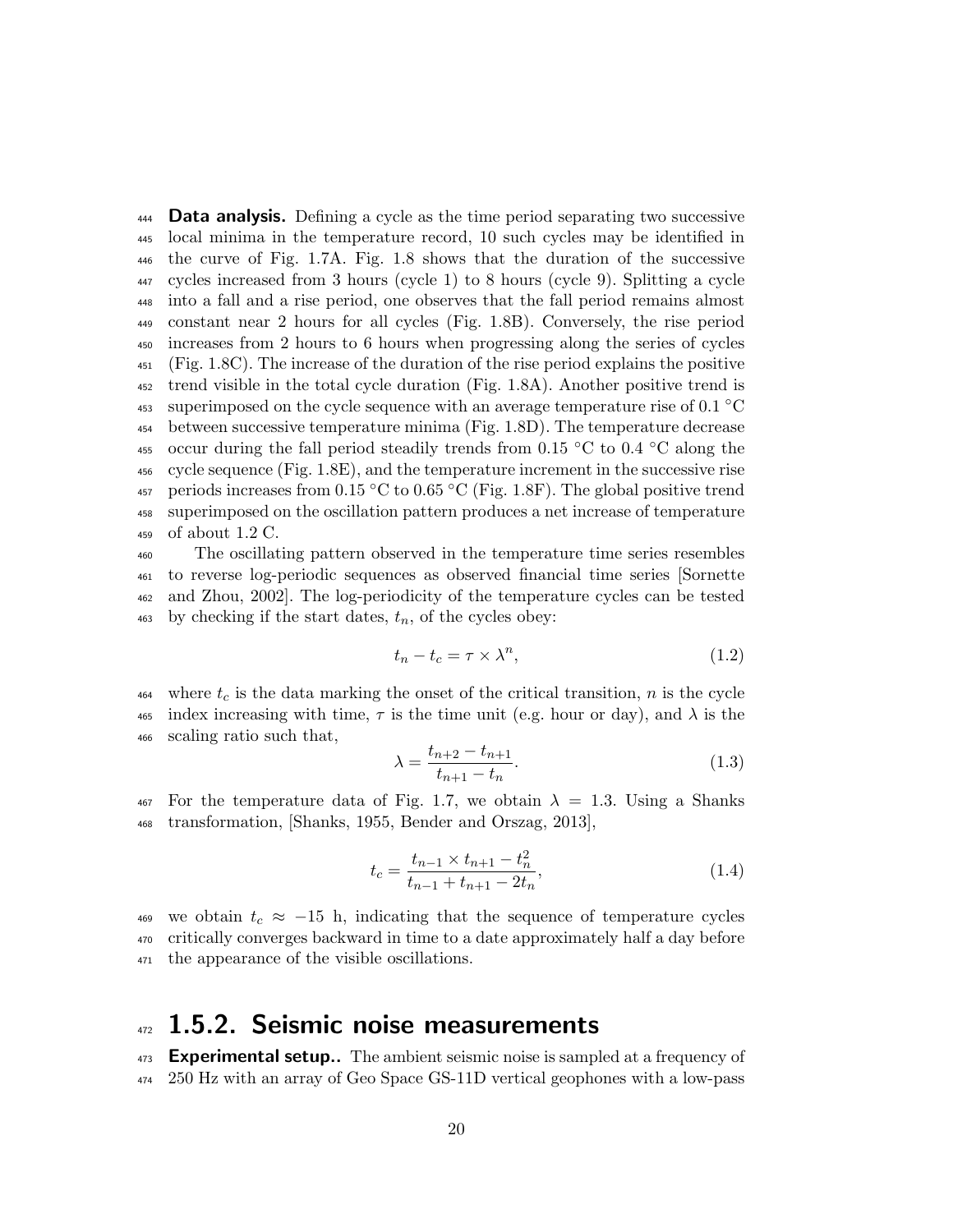

Figure 1.8: Characteristics of the temperature cycles identified (separated by thin vertical lines) in Figure 1.7 represented as a function of cycle number. A) Cycle duration; B) fall-time; C) Rise time; D) Temperature increment; E) Fall temperature; F) Rise temperature. Reprinted from Le Gonidec et al. [2019].

 cut-off frequency of 3 Hz. Gantner A108 Analogue-to-Digital 19 bit modules are used to convert the analog signals to numerical data transferred to a Gant- ner QStation data concentrator. A common GPS time base is used for both temperature and seismic data. Two groups of 8 geophones form heptagonal <sup>479</sup> arrays located East of the Tarissan crater and North of the Napoléon crater (NN array) and midway between Tarissan and South craters (POCS array (Fig.1.1). Three geophones are aligned along the fracture of the South crater (SC). Because of their location on top of the lava dome, the geophones are very sensitive to noise induced by meteorological conditions and anthropogenic noise (e.g. tourists walking on the summit).

485 Data processing.. The SC and NN data were discarded because of a too low signal-to-noise ratio, and only the POCS data have been used to compute the RMS and the dominant frequency time-series of Fig. 1.7B,C. Both the RMS and the dominant frequency were computed for data segments of 20 s and for the 3−6 Hz range where the spectral coherency is maximum [Le Gonidec et al., 2019]. Both the seismic RMS and dominant frequency time series display the same oscillating pattern as observed in the temperature time series of Fig. 1.7A. 492 The oscillations of the seismic RMS are advanced by  $43 \pm 11$  min with respect to the temperature oscillations. Similarly, the dominant frequency curve is 494 advanced by  $48 \pm 14$  min. These delays eliminate the possibility that the vents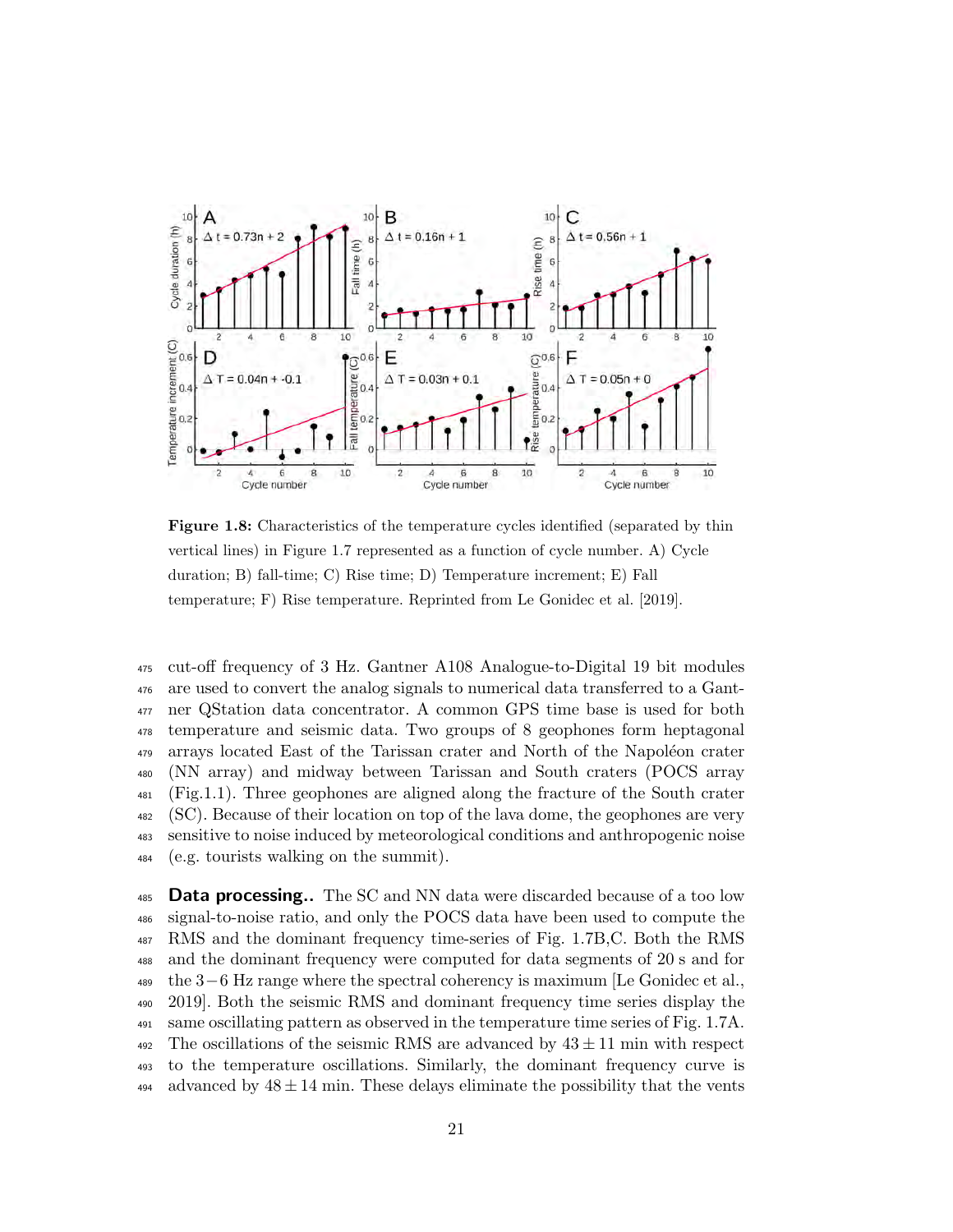themselves are the source of the seismic noise.

 The source of seismic noise is localized by back-propagating the delayed seismic traces recorded by the geophones (POCS array geophones, 2 NN geo- phones and 2 SC geophones). Time lags are determined by searching the maxi- mum value of the cross-correlation between all pairs of seismic time-series. The time lags are averaged for the 3-day period of data. Prior to cross-correlating, 501 the raw data are band-pass filtered in the  $3Hz \le f \le 25Hz$  frequency band where significant spectral coherency is observed for most pairs of seismic time- series. Because of the lack of published seismic-velocity model for the lava dome, we use a constant velocity to back-propagate the delayed wavefronts. In the present study, the best refocusing of the wave-fronts is obtained for a seis- mic wave velocity around 500 m/s in good agreement with the recent model of volcano seismic velocities proposed by Lesage et al. [2018]. The source volume is defined as the ensemble of voxels where at least 8 wavefronts refocus simul- taneously. The source volume is represented in yellow in Fig. 1.9 and is rather  $\mu$ <sub>510</sub> small, i.e.  $10^4 \text{ m}^3$ , but apparently connected to one of the major fracture and fumarole systems of the volcano.

#### 512 1.5.3. Muography experiment

**Experimental setup.** The telescope used in the present study was equipped <sup>514</sup> with three parallel detection matrices of  $10 \times 10$  pixels of  $5 \times 5$  cm<sup>2</sup>. The two extreme matrices were 1 m apart. All matrices were synchronized by the same master clock signal with a timing resolution better than 1ns. No lead shield was used since the telescope lay deep in a fault where surrounding rocks naturally filter low-energy scattered particles that constitute the dominant source of 519 noise [Gómez et al., 2017]. For this telescope, the view field counted  $M =$ 520 19  $\times$  19 = 361 lines of sight, and the solid angle spanned by each line  $\mathcal{L}_k$  could be adjusted by tuning the distance between the front and the rear matrices. The s22 telescope setup was: azimuth =  $345^{\circ}$ ; inclination =  $28.5^{\circ}$ ;  $X_{UTM} = 20N643115$ ;  $_{523}$   $Y_{UTM} = 1773938$ ; above m.s.l. In order to increase the acceptance and improve the space- and time-resolution we merged lines of sight (see Extended Data Fig. 1 in Le Gonidec et al. [2019]).

526 Monitoring with cosmic muons. The source of the seismic noise associated to the oscillation sequence (Fig. 1.7) was located inside the observation cone of the muon telescope (Fig. 1.1). The time-resolution is about 10-20 days and the variance of the muons counts was reduced by merging adjacent lines of sight to increase the acceptance [Jourde et al., 2016a]. The muons count time- series (Fig. 1.10) extends from 8 January to 14 April 2017 to largely encompass the 3-day period where we evidenced the correlated events in the temperature and seismic data. Fig. 1.10 displays the muon count time series in 4 areas: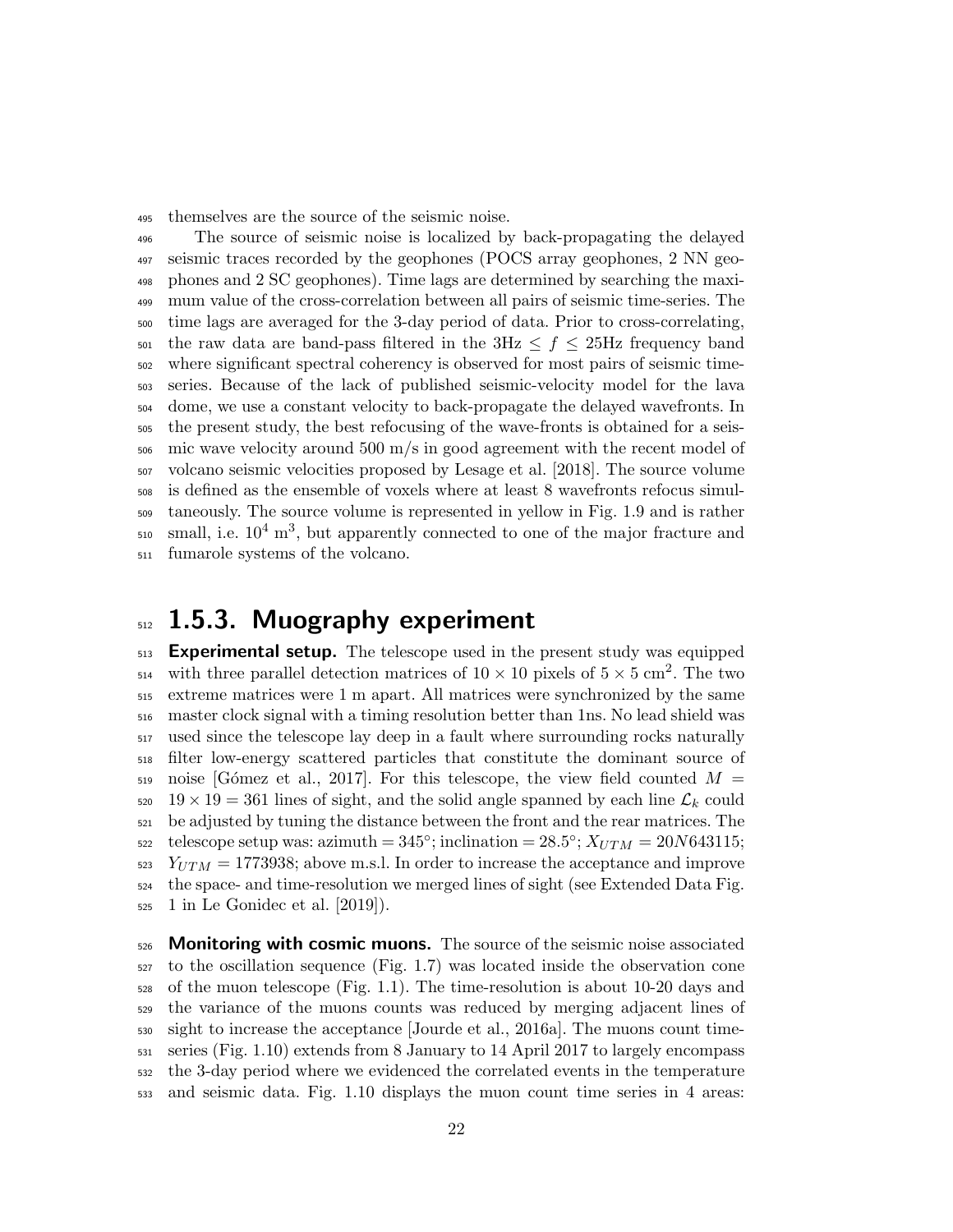

Figure 1.9: Location of the seismic noise source volume. The yellow body represents the 3D convergence zone of the seismic wavefronts recorded by the geophones of the POCS, CS and NN areas on top of the lava dome (blue dots). This volume is reconstructed by back-propagating the time lags of seismic signals and is likely to contain the sources of the seismic noise. The red dots represent the main active vents. The black patches are the projections of the source volume onto the faces of the 3D block diagram. The fan-like bundle of straight lines represents the lines of sight of the muon telescope crossing the active hydrothermal region and used to obtain the red curve in Fig. 1.10. The 3 black rectangles located above and on each sides of the source zone show the 3 adjacent areas corresponding to the curves labeled 2, 3 and 4 in Fig. 1.10. The telescope is located at the apex of the fan-like pattern. The inset shows the position of the seismic source zone in the lava dome (see Extended Data Fig. 6 for an enlarged version). The red dots mark the main fumaroles TAS = Tarissan crater, TL Tarissan acid pond, C56 = 56-crater fumaroles,  $CS =$  South crater fumaroles,  $NN =$  North Napoléon fumarole,  $EN =$  East Napoléon fumarole. POCS = main array of geophones used in the present study. The vertical dashed red lines passing through the fumaroles markers are upward-continued to the top of the lava dome to better show that TL and G56 are located in pits about 80 m below the surface. Reprinted from Le Gonidec et al. [2019].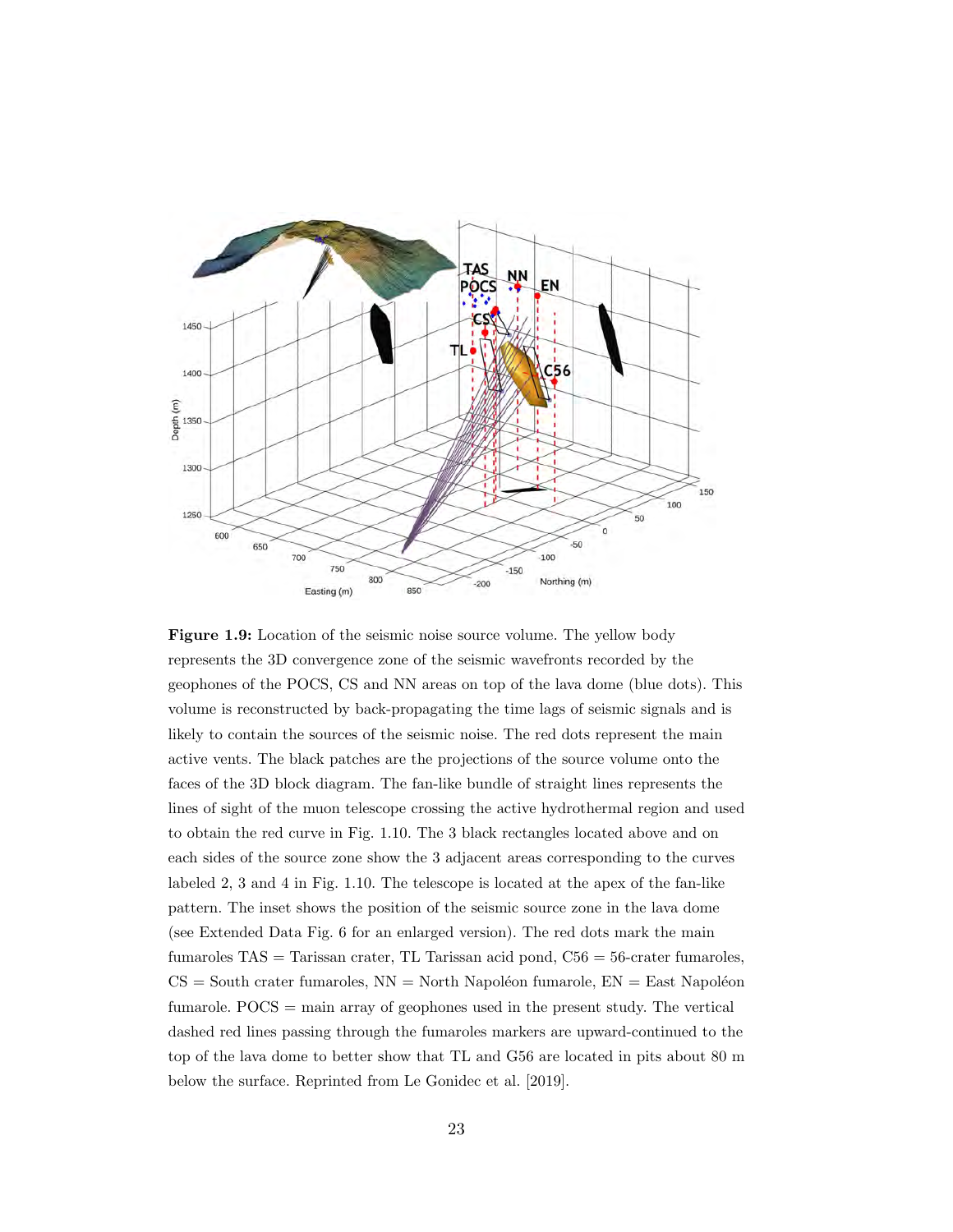one centered on the source of the seismic noise (red curve of Fig. 1.10), and three areas located to the left, the right and above (blue curves in Fig. 1.10). On 4 April 2017, we see a sharp increase in the muon count occurring in the region of the seismic source while the other three areas remain stationary. The time-resolution of the curves displayed in Fig. 1.10 is not as fine as in Fig. 1.7. However, we remark that a possible moderate increase may occur as soon as 31 March when the descending phase of the flux oscillation is interrupted. Consequently, there is possibly a delay of up to two days between the beginning of the temperature and seismic oscillations shown in Fig. 1.7 and the onset on increase of muon flux.

### $_{544}$  1.5.4. Dynamics of the shallow hydrothermal system

 The remarkable correlation observed in the oscillating time series of both tem- perature and seismic noise attributes (Fig. 1.7) suggests a causal link between the temperature measured in the vents and the activity of the source of seis- mic noise localized using both the seismic and the muons data (Fig. 1.9 and 1.5). This source volume appears vertically elongated over more than 50m and slightly inclined southward. Such a shape is partly a consequence of the ge- ometry of the geophone array which is located only on the western side of the source. Its lower part is connected to the 56-fracture which extends West-East  $_{554}$  from the Napoléon to the Breislack craters (Fig. 1.1 and 1.11a). The sharp de- crease in opacity observed in the source volume located within the lava dome may be explained by the rapid invasion of steam flushing a liquid phase (Fig. 1.11b). This is likely due to the convective destabilization of hydrothermal flu- ids triggering an ascent of hot fluids with increased gas fraction in the deep part of the 56-fracture network. These hot fluids are likely to reside in the lava dome and in the first hundreds of meters below. In this scenario, the oscilla- tions shown on Fig. 1.7 are early-warning phenomena that occur at the very beginning of the process with the first signs of destabilization within the source volume (Fig. 1.11a). We check this idea by analyzing the temperature oscil- lations as a log-periodic sequence [Sornette, 2006] to estimate the occurrence time of an eventual singular event marking the destabilization. We find this occurrence about 15 hours before the appearance of the first visible oscillation. The time-variations in the dominant frequency of the seismic noise (Fig. 1.7C) may reflect long-period changes of the physical conditions in a resonator formed by a fracture network filled with a liquid-bubble mixture of high bulk

 compressibility, high density and low sound velocity (Fig. 1.11). The small variations of the dominant frequency may be reproduced by varying the sound velocity in a Helmholtz-like resonator system. Using the data modeling results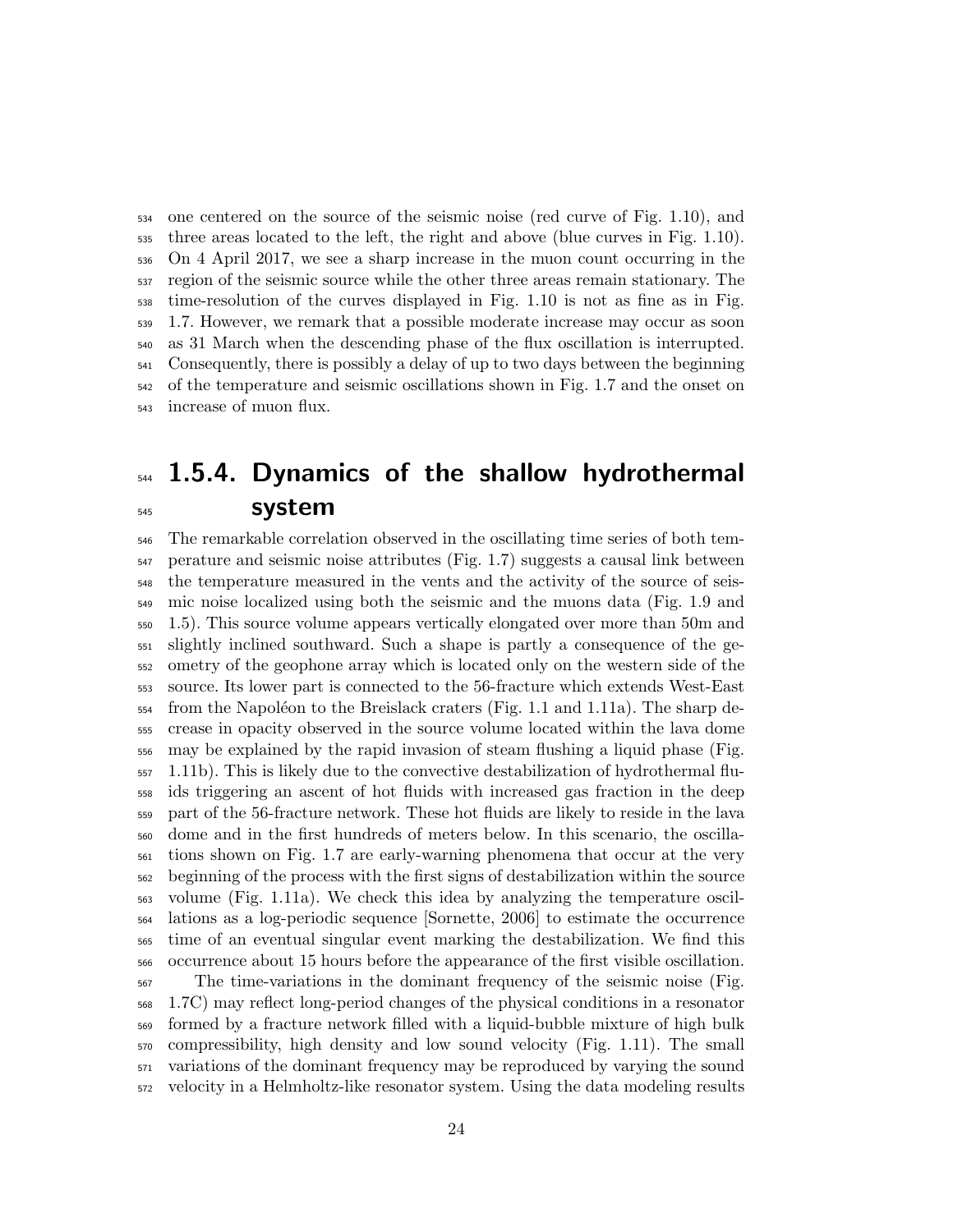

Figure 1.10: Time variations of the muon flux across different domains of the dome of La Soufrière. The red curve is for the bundle of lines of sight covering the seismic source zone of Fig. 1.9. The other three curves are for adjacent areas labeled 2, 3 and 4 in the inset showing the acceptance function of the telescope's view-field. Oscillation amplitudes are arbitrarily set to a common value. The total acceptance of bundles of lines of sight crossing the source area 1 is  $54.3 \text{ cm}^2 \text{.sr}$ . The acceptances of the merged lines of sight in the areas 2, 3 and 4 are respectively  $34.8 \text{ cm}^2 \text{.sr}$ ,  $40.3 \text{ cm}^2 \text{ sr}, \text{ and } 45.8 \text{ cm}^2 \text{ sr}.$  For comparison, the maximum acceptance of the axial line of sight of the telescope equals  $6.5 \text{ cm}^2 \text{.sr}$ . Adapted from Le Gonidec et al. [2019].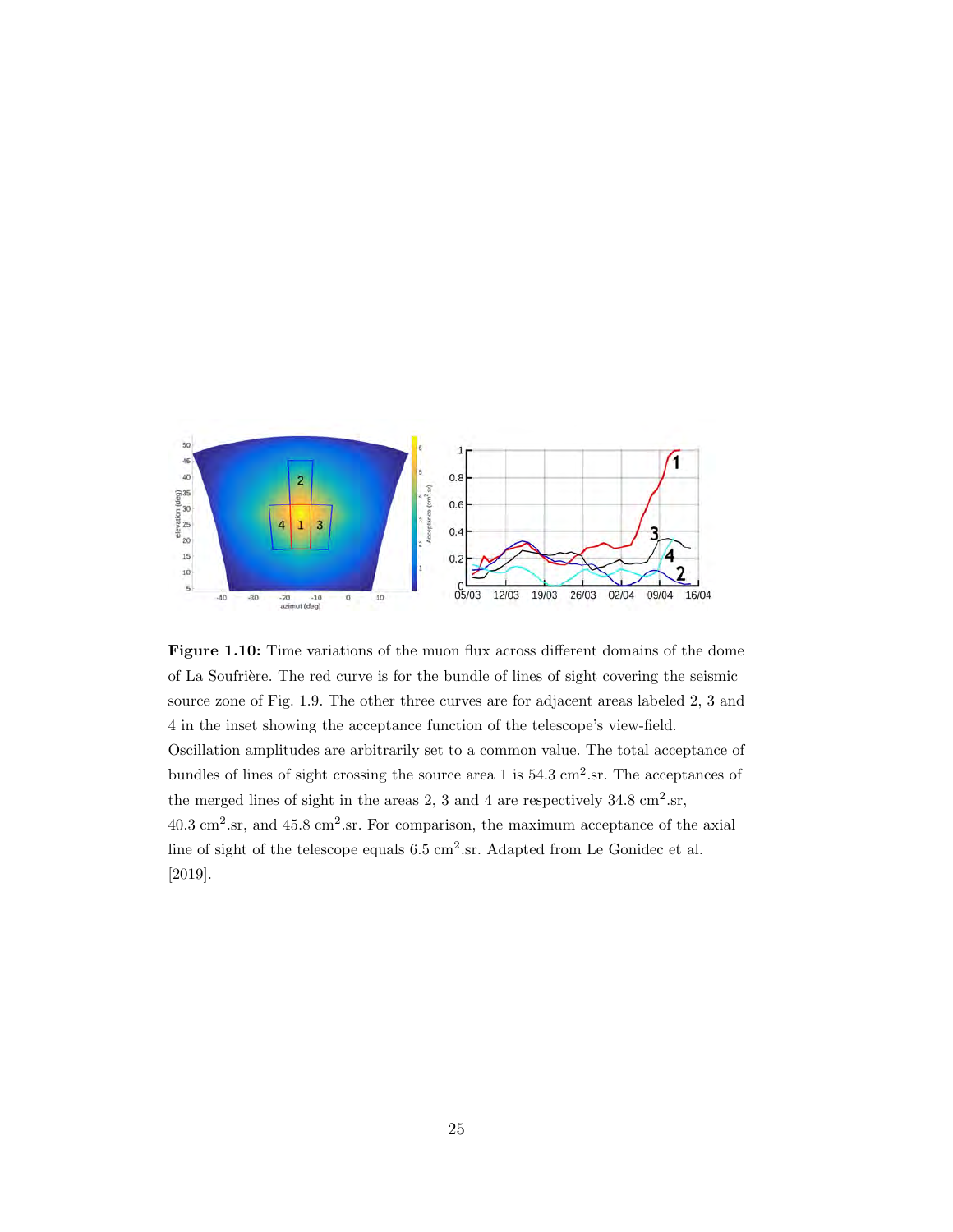shown if the Fig. 9b of the article published by Kieffer [1989], we derive the mass fraction  $\varphi$  of steam necessary to reproduce the observed frequency vari- ations. We find that a minimum mass fraction  $\varphi = 11\%$  is necessary to obtain a physical solution and that variations of 0.25% above this value are sufficient to reproduce the data. The frequency jump visible after 31 March (Fig. 1.7C) requires a  $\varphi$  increase of 0.75%. Such a mass fraction corresponds to a volume fraction of steam around 97% at pressures less than 10 bars. This would imply a steam flow in either a slug or annular flow regime [Abdulmouti, 2014]. These types of flow are known for their violent dynamics [Lane et al., 2001]. and thus for their efficient seismic emissivity [Hellweg, 2000]. Two-phase flows in conduit networks are reported to be intrinsically unstable and prone to oscilla- tions sustained by turbulent movements and density waves [Fujita et al., 2011, Dartevelle and Valentine, 2007]. In many instances, the period of the density waves is proportional to the wave time-of-flight required to cross the system [Kakac and Bon, 2008]. Within this phenomenological context, the observed increase of the oscillation period in the temperature and seismic times series (Fig. 1.7) may reflect a progressive extension of the size of the fracture network occupied by the two-phase flow (Fig. 1.11A). This extension may result from an enhanced extraction of the gaseous phase caused by the pressure oscilla- tions [Luo et al., 1999] that may produce local negative pressure anomalies in the deep parts of the draining network. This kind of positive feedback could eventually lead to an abrupt jump of steam production exceeding the trans- port capacity of the surface vents and leading to explosive events. Owing to 596 these observations, we consider that the 56-fracture of La Soufrière lava dome is prone to destabilization and represents an area of potentially high risk level. The fact that this fracture was the first to activate at the very onset of the two last phreatic eruptions in 1956 and 1976 ([Rosas-Carbajal et al., 2016, Moretti et al., 2020] and references therein); further confirms this argument The tem- perature trend observed along the cycle of temperature oscillations may be due to a constant steam supply causing a progressive increase of the pressure in the source zone of Fig. 1.9. As revealed by gas geothermobarometry from fumarolic fluid chemistry, this increase peaked in the April-May 2018 excursion through the water critical point of water of the boiling hydrothermal portion feeding summit fumaroles [Moretti et al., 2020]. Our integrated methodology could then represent a monitoring technique able to track the hydrothermal evolution well before that changes of P, T and composition are recorded by fumarolic fluids.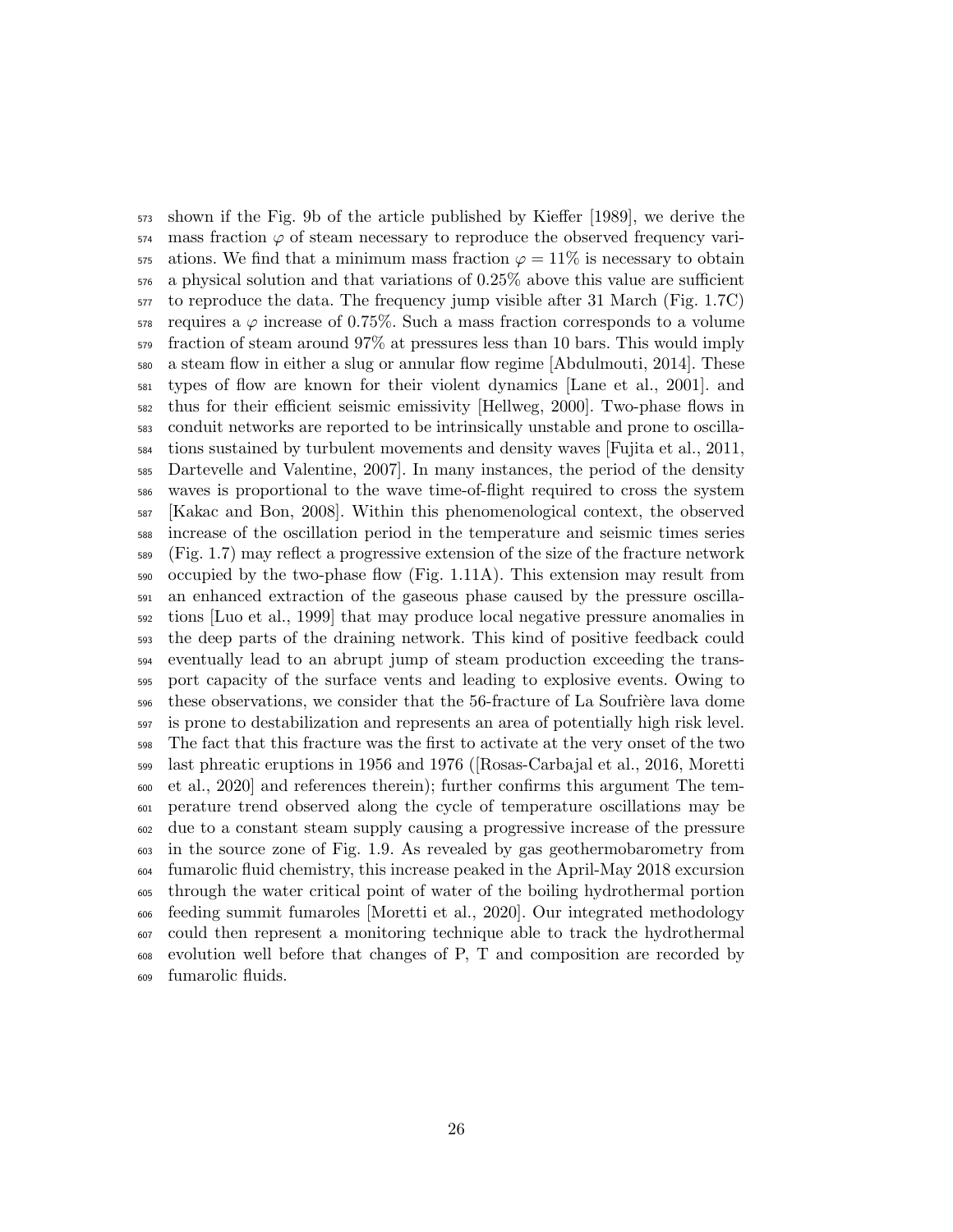

Figure 1.11: Conceptual view of the destabilization process as documented by the temperature, seismic and muon data. a) The lower part of the 56-fracture (F1) is filled with a mixture of liquid and rising bubbles coming from a lower feeding reservoir R. The two-phase flow is subject to density-waves oscillations causing hammering in the upper part S of the system corresponding to the yellow elongated volume of Fig. 1.9. S emits seismic noise and transmits pressure oscillations in the vent through the tortuous conduit C. As the volume of R increases (symbolized by red arrows and expanding yellow dashed lines), the period of the density waves increases as observed in Fig. 1.7. b) The increase of steam production causes an overpressure that flushes the liquid from S. This produces a huge decrease of density as seen in the muon telescope data of Fig.  $1.10$ . F2 = low-permeability segment of the 56-fracture preventing strong surface emissions in the upper open segment F3 and favoring a deviation of the flux toward the South Crater vents through S and C. Adapted from Le Gonidec et al. [2019].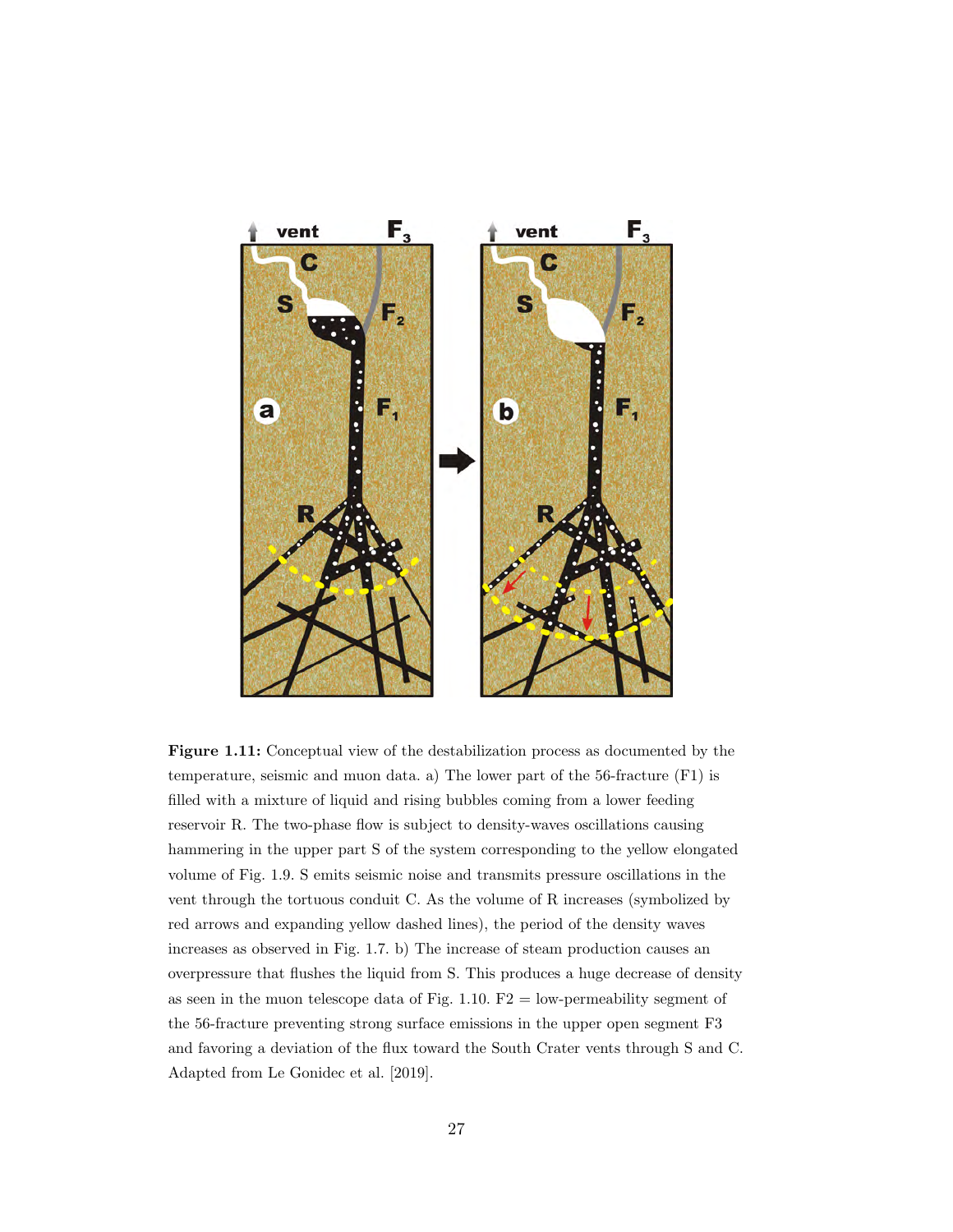## 610 1.6. Conclusion

 During the past decade, muography has progressively acquired a state of the art that makes this technique operational in many domains of Earth Sciences like, for instance, civil engineering, hydrology, archaeology and volcanology. This latter domain was among the firsts to be explored and it is now consid- ered that muography belongs to the toolbox of imaging techniques available to study processes at work in active volcanoes. In the present chapter, with help of the case study of La Soufrière volcano, we show how muography can be used to obtain information both for structural imaging and functional imaging problems. We also show all the benefits that can be obtain by joining muog- raphy with other geophysical techniques like electrical resistance tomography, passive seismic monitoring, gravimetry and temperature measurements.

 In the particular case of transient signals caused by rapid fluid movements and phases changes occurring in the shallow hydrothermal system described above, the time-resolution of muography is not sufficient to unambiguously detect the emergence of the phenomena at work. However, by joining muog- raphy data with high time-resolution data like temperature measurement in vents and passive seismic data, both a good space and time resolution can be obtained.

 Further improvements could be obtained by using larger muon telescopes with high acceptance to improve the time resolution [Lesparre et al., 2010, Jourde et al., 2016a]. Coupling several telescopes placed at different stations around the volcano will also improve the 3D location of active hydrothermal focus. Other types of measurements like multi-gas and high time-resolution deformation, could also help to better constrain models and improve our un-derstanding of rapid phenomena that might produce dangerous events.

 **Acknowledgement.** We warmly thank our colleagues from the OVSG, and Fabrice Dufour (deceased on 29 July 2016), Christel Dufour, and Aurélie Tallard-Breton for their help during the many field operations we performed since year 2008. The studies presented in this chapter were funded through ANR projects: DOMOSCAN ANR-08-RISKNAT-002-01 and DIAPHANE ANR-641 14-CE-04-0001.

## 642 Bibliography

 H. Abdulmouti. Bubbly two-phase flow: Part I-characteristics, structures, be- haviors and flow patterns. American Journal of Fluid Dynamics, 4(4):194– 240, 2014.

G.E. Archie. The electrical resistivity log as an aid in determining some reser-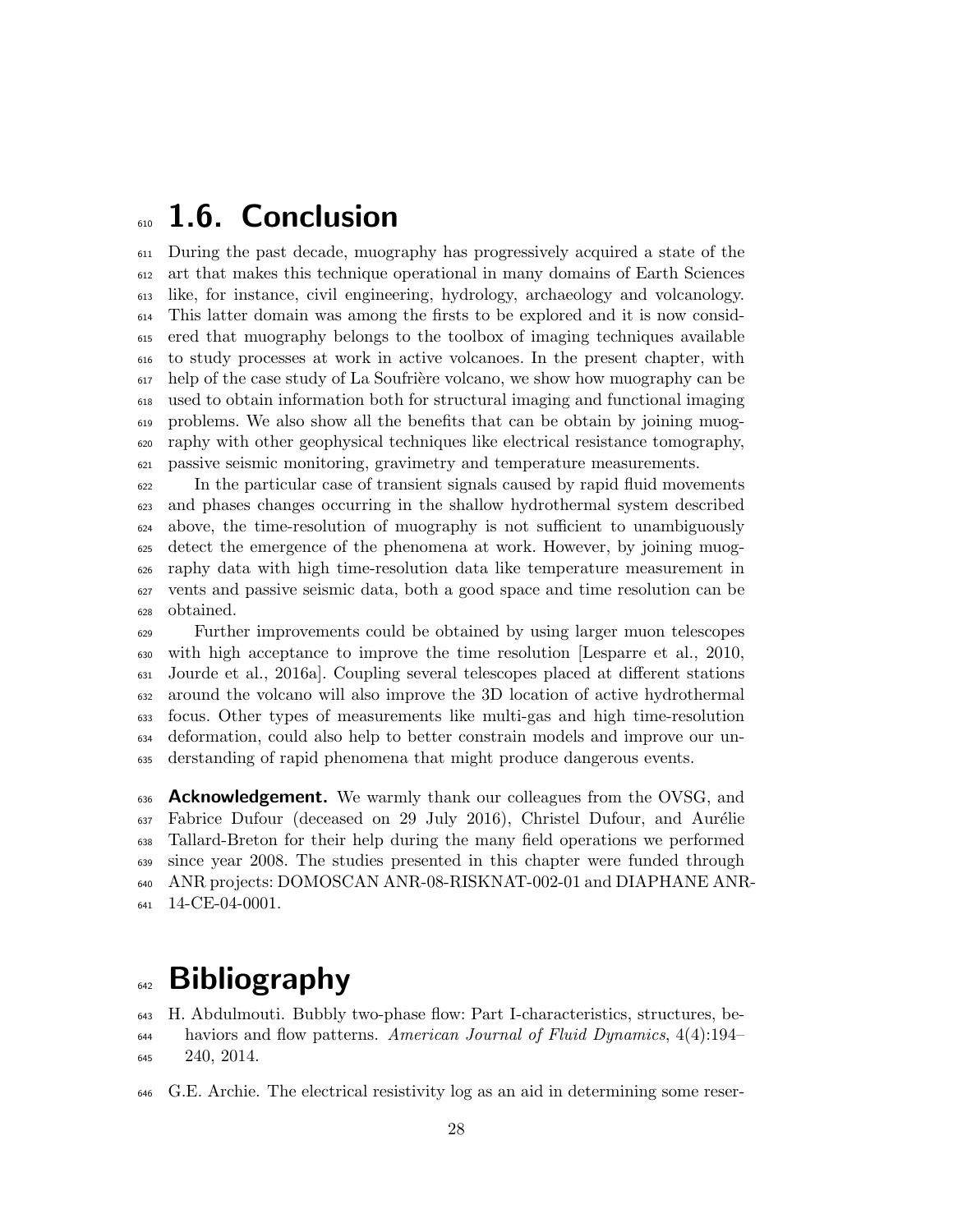voir characteristics. Transaction of the American Institute of Mining and Metallurgical engineers, 146:54–61, 1942.

649 A. Barnoud, V. Cayol, V. Niess, C. Carloganu, P. Lelièvre, P. Labazuy, and E. Le M´en´edeu. Bayesian joint muographic and gravimetric inversion applied to volcanoes. Geophysical Journal International, 218(3):2179–2194, 2019.

 C.M. Bender and S.A. Orszag. Advanced mathematical methods for scientists and engineers I: Asymptotic methods and perturbation theory. Springer Sci-ence & Business Media, 2013.

 A. Binley, S. Hubbard, J. Huisman, A. Revil, D. A Robinson, K. Singha, and L.D. Slater. The emergence of hydrogeophysics for improved understanding of subsurface processes over multiple scales. Water Resources Research, 2015.

 G. Boudon, A. Le Friant, J.-C. Komorowski, C. Deplus, and M. Semet. Volcano flank instability in the lesser antilles arc: diversity of scale, processes, and temporal recurrence. Journal of Geophysical Research: Solid Earth, 112(B8), 2007.

 G. Boudon, J.-C. Komorowski, B. Villemant, and M. Semet. A new scenario for <sup>663</sup> the last magmatic eruption of la soufrière of guadeloupe (lesser antilles) in 1530 ad evidence from stratigraphy radiocarbon dating and magmatic evolu- tion of erupted products. Journal of Volcanology and Geothermal Research,  $666 \qquad 178(3):474-490, 2008.$ 

 D. Carbone, D. Gibert, J. Marteau, M. Diament, L. Zuccarello, and E. Galichet. An experiment of muon radiography at mt etna (italy). Geophysical Journal International, 196(2):633–643, 2014.

 K. Cosburn, M. Roy, E. Guardincerri, and C. Rowe. Joint inversion of gravity with cosmic ray muon data at a well-characterized site for shallow subsurface density prediction. Geophysical Journal International, 217(3):1988–2002, 2019.

 S. Dartevelle and G. Valentine. Transient multiphase processes during the explosive eruption of basalt through a geothermal borehole (námafjall, ice- land, 1977) and implications for natural volcanic flows. Earth and Planetary Science Letters, 262(3-4):363–384, 2007.

 D. E. Dempsey, S. J. Cronin, S. Mei, and A. W. Kempa-Liehr. Automatic precursor recognition and real-time forecasting of sudden explosive volcanic eruptions at Whakaari, New Zealand. Nature Communications, 11:352, 2020. doi: 10.108/s41467-020-17375-2.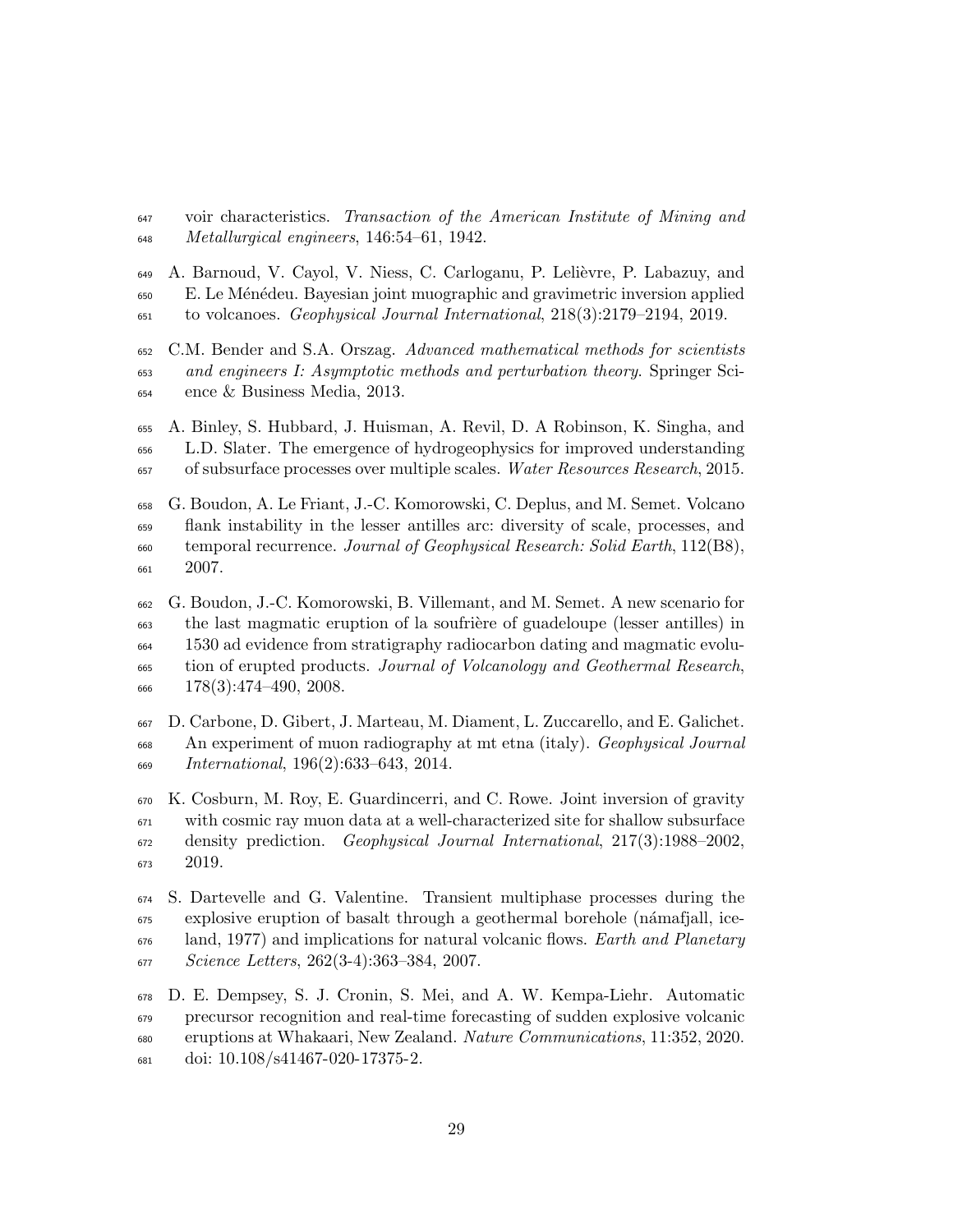- P. Erfurt-Cooper. Active hydrothermal features as tourist attractions. In Observing the Volcano World, pages 85–105. Springer, 2017.
- M. Feuillard, C.J. Allegre, G. Brandeis, R. Gaulon, J.-L. Le Mouel, J.-C. Mercier, J.-P. Pozzi, and M. Semet. The 1975–1977 crisis of la soufrière de guadeloupe (fwi): a still-born magmatic eruption. Journal of Volcanology and Geothermal Research, 16(3-4):317–334, 1983.
- E. Fujita, K. Araki, and K. Nagano. Volcanic tremor induced by gas-liquid two- phase flow: Implications of density wave oscillation. Journal of Geophysical Research: Solid Earth, 116(B9), 2011.
- T.K. Gaisser, R. Engel, and E. Resconi. Cosmic rays and particle physics. Cambridge University Press, 2016.
- D. Gibert, F. Beauducel, Y. D´eclais, N. Lesparre, J. Marteau, F. Nicollin, and A. Tarantola. Muon tomography: Plans for observations in the lesser antilles. 695 Earth, planets and space,  $62(2):153-165$ ,  $2010$ .
- H. G´omez, D. Gibert, C. Goy, K. Jourde, Y. Karyotakis, S. Katsanevas, J. Marteau, M. Rosas-Carbajal, and A. Tonazzo. Forward scattering effects on muon imaging. Journal of Instrumentation, 12(12):P12018, 2017.
- M. Hellweg. Physical models for the source of lascar's harmonic tremor. Journal of Volcanology and Geothermal Research, 101(1-2):183–198, 2000.
- T. Johnson, R. Versteeg, A. Ward, F. Day-Lewis, and A. Revil. Improved hydrogeophysical characterization and monitoring through parallel model- ing and inversion of time-domain resistivity andinduced-polarization data. Geophysics, 75(4):WA27–WA41, 2010.
- G.E. Jolly, H.J.R. Keys, J.N. Procter, and N.I. Deligne. Overview of the co-ordinated risk-based approach to science and management response and recovery for the 2012 eruptions of tongariro volcano, new zealand. Journal of Volcanology and Geothermal Research, 286:184–207, 2014.
- K. Jourde, D. Gibert, J. Marteau, J. de Bremond d'Ars, S. Gardien, C. Girerd, J.-C. Ianigro, and D. Carbone. Experimental detection of upward going cosmic particles and consequences for correction of density radiography of volcanoes. Geophysical Research Letters, 40(24):6334–6339, 2013.
- K. Jourde, D. Gibert, and J. Marteau. Improvement of density models of geo- logical structures by fusion of gravity data and cosmic muon radiographies. Geoscientific Instrumentation, Methods and Data Systems, 4:177–188, 2015.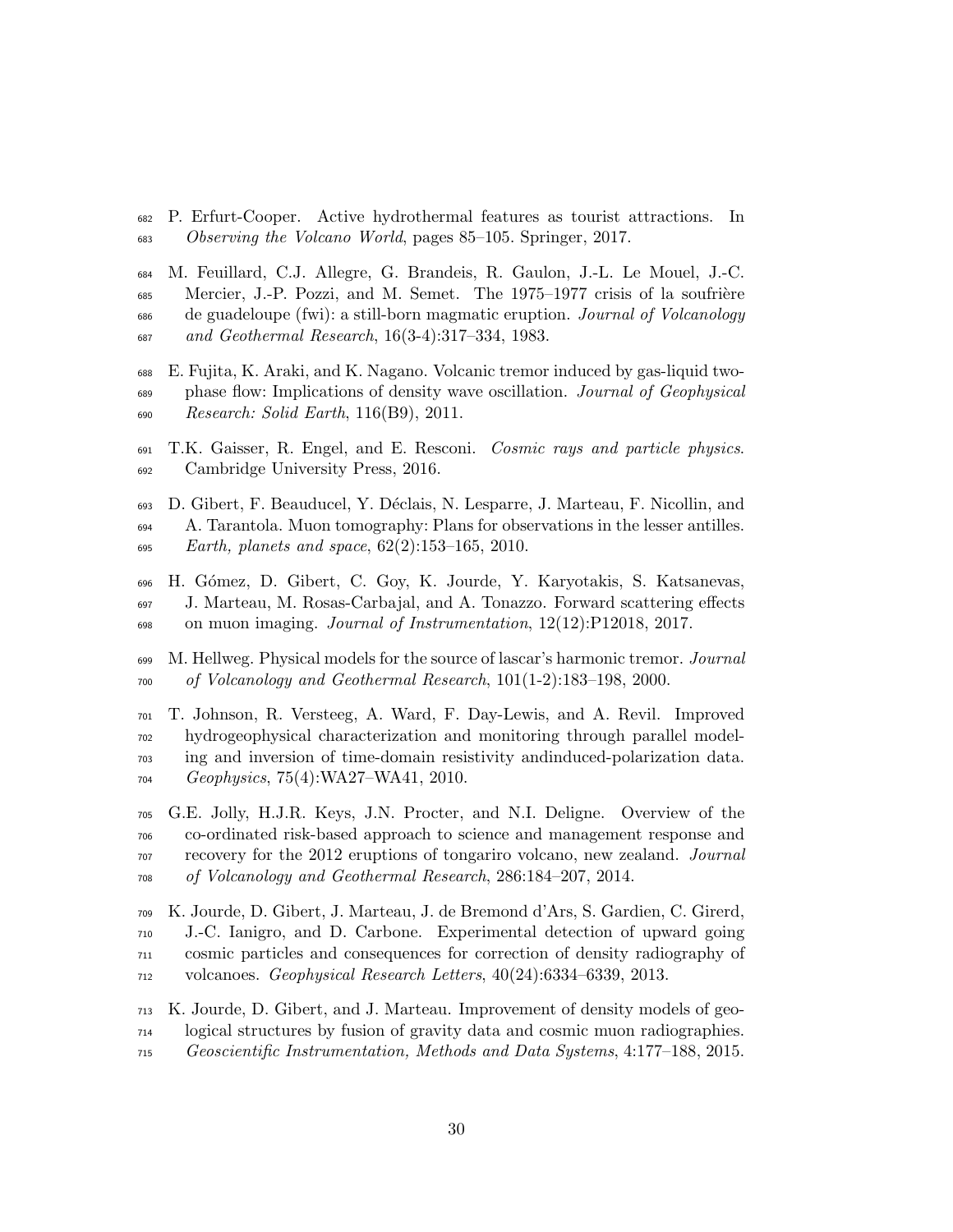- K. Jourde, D. Gibert, J. Marteau, J. de Bremond d'Ars, S. Gardien, C. Girerd, and J.-C. Ianigro. Monitoring temporal opacity fluctuations of large struc- tures with muon radiography: a calibration experiment using a water tower. Scientific reports,  $6(1):1-11$ , 2016a.
- K. Jourde, D. Gibert, J. Marteau, J. de Bremond d'Ars, and J.-C. Komorowski. Muon dynamic radiography of density changes induced by hydrothermal activity at the la soufrière of guadeloupe volcano. Scientific reports, 6:33406, 2016b.
- S. Kakac and B. Bon. A review of two-phase flow dynamic instabilities in tube boiling systems. International Journal of Heat and Mass Transfer, 51(3-4): 399–433, 2008.
- T. Kaneko, F. Maeno, and S. Nakada. 2014 mount ontake eruption: charac- teristics of the phreatic eruption as inferred from aerial observations. Earth,  $Planets$  and  $Space, 68(1):1-11, 2016.$
- S.W. Kieffer. Multiphase flow in explosive volcanic and geothermal eruptions. In Theoretical and Applied Mechanics, pages 145–171. Elsevier, 1989.
- S. Lane, B. Chouet, J. Phillips, P. Dawson, G. A Ryan, and E. Hurst. Experi- mental observations of pressure oscillations and flow regimes in an analogue volcanic system. Journal of Geophysical Research: Solid Earth, 106(B4): 6461–6476, 2001.
- Y. Le Gonidec, M. Rosas-Carbajal, J. de Bremond d'Ars, B. Carlus, J.-C. Ianigro, B. Kergosien, J. Marteau, and D. Gibert. Abrupt changes of hy- drothermal activity in a lava dome detected by combined seismic and muon  $_{739}$  monitoring. *Scientific reports*, 9(1):1–9, 2019.
- P. Lesage, M.J. Heap, and A. Kushnir. A generic model for the shallow velocity structure of volcanoes. Journal of Volcanology and Geothermal Research, 356:114–126, 2018.
- N. Lesparre, D. Gibert, J. Marteau, Y. D´eclais, D. Carbone, and E. Galichet. Geophysical muon imaging: feasibility and limits. Geophysical Journal In-ternational, 183(3):1348–1361, 2010.
- N. Lesparre, J. Marteau, Y. D´eclais, D. Gibert, B. Carlus, F. Nicollin, and B. Kergosien. Design and operation of a field telescope for cosmic ray geo- physical tomography. Geoscientific Instrumentation Methods and Data Sys $tems, 1(1):47–89, 2011.$
- N. Lesparre, B. Grychtol, D. Gibert, J.-C. Komorowski, and A. Adler. Cross- section electrical resistance tomography of la soufrière of guadeloupe lava dome. Geophysical Journal International, 197(3):1516–1526, 2014.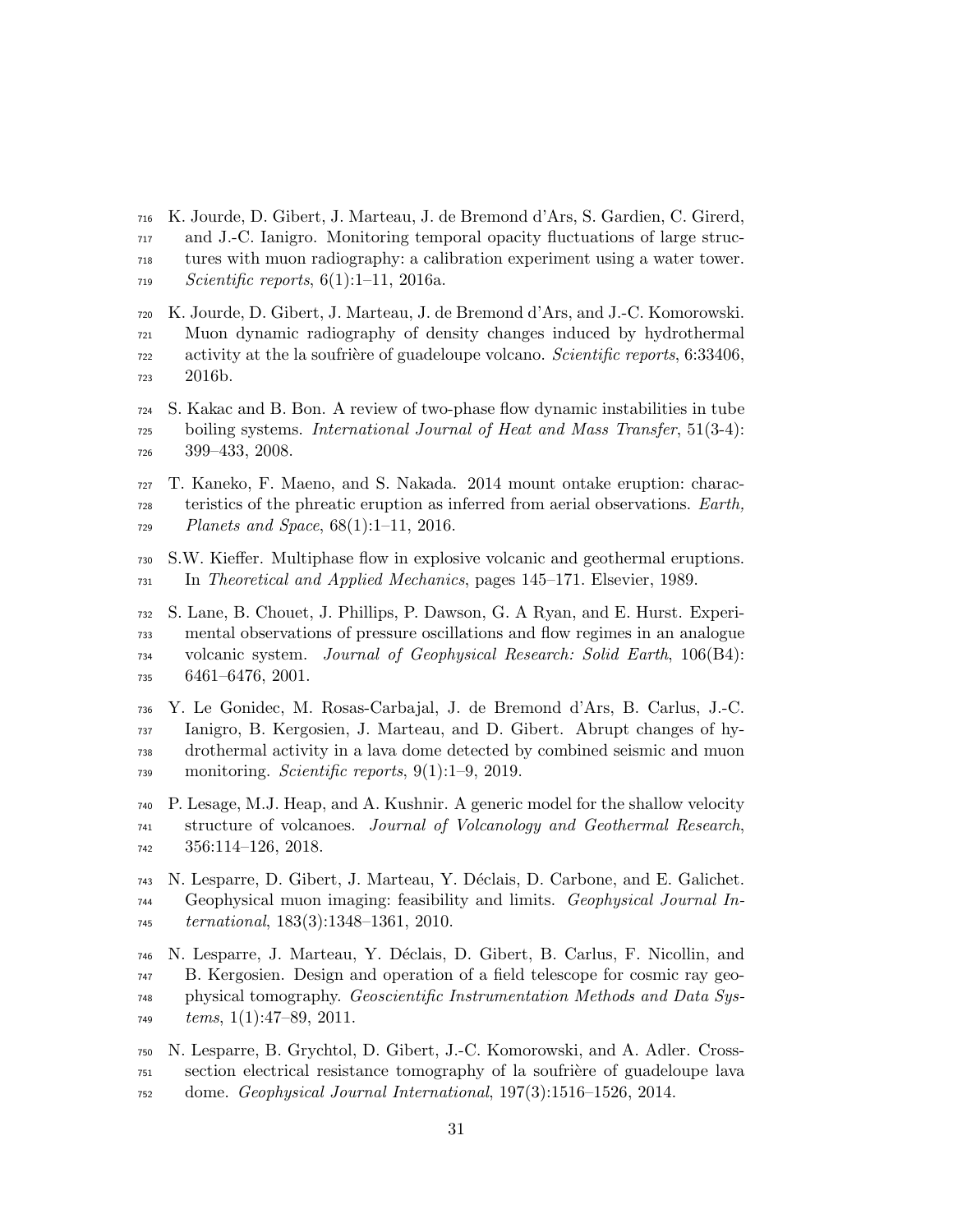X. Luo, D. Lee, R. Lau, G. Yang, and L.-S. Fan. Maximum stable bubble size and gas holdup in high-pressure slurry bubble columns. AIChE journal, 45 (4):665–680, 1999.

 J. Marteau, J. de Bremond d'Ars, D. Gibert, K. Jourde, S. Gardien, C. Girerd, and J.-C. Ianigro. Implementation of sub-nanosecond time-to-digital conver- tor in field-programmable gate array: applications to time-of-flight analysis in muon radiography. Measurement Science and Technology, 25(3):035101, 2014.

 R. Moretti, J.-C. Komorowski, G. Ucciani, S. Moune, D. Jessop, J.-B. de Cha- balier, F. Beauducel, M. Bonifacie, A. Burtin, M. Vall´ee, S. Deroussi, V. Robert, D. Gibert, T. Didier, T. Kitou, N. Feuillet, P. Allard, G. Tambu- rello, T. Shreve, J.-. Saurel, A. Lemarchand, M. Rosas-Carbajal, P. Agrinier, A. Le Friant, and M. Chaussidon. The 2018 unrest phase at La Soufrière of Guadeloupe (French West Indies) andesitic volcano: Scrutiny of a failed but prodromal phreatic eruption. Journal of Volcanology and Geothermal Research, 393:106769, mar 2020.

K. Nagamine. Introductory muon science. Cambridge University Press, 2003.

770 V. Navelot, Y. Géraud, A. Favier, M. Diraison, M. Corsini, J.-M. Lardeaux, C. Verati, J. Mercier de Lépinay, L. Legendre, and G. Beauchamps. Petro- physical properties of volcanic rocks and impacts of hydrothermal alteration in the Guadeloupe Archipelago (West Indies). Journal of Volcanology and Geothermal Research, 360:1–21, jul 2018.

 L. Nettleton. Determination of density for reduction of gravimeter observa-tions. Geophysics, 4(3):176–183, 1939.

 F. Nicollin, D. Gibert, F. Beauducel, G. Boudon, and J.-C. Komorowski. Elec- trical tomography of la soufri`ere of guadeloupe volcano: Field experiments, <sup>779</sup> 1d inversion and qualitative interpretation. Earth and Planetary Science Letters, 244(3):709–724, 2006.

 R. Nishiyama, Y. Tanaka, S. Okubo, H. Oshima, H.K.M. Tanaka, and T. Maekawa. Integrated processing of muon radiography and gravity anomaly data toward the realization of high-resolution 3-d density struc- tural analysis of volcanoes: Case study of showa-shinzan lava dome, usu, japan. Journal of Geophysical Research: Solid Earth, 119(1):699–710, 2014.

 R. Nishiyama, A. Taketa, S. Miyamoto, and K. Kasahara. Monte carlo simula- tion for background study of geophysical inspection with cosmic-ray muons. Geophysical Journal International, 206(2):1039–1050, 2016.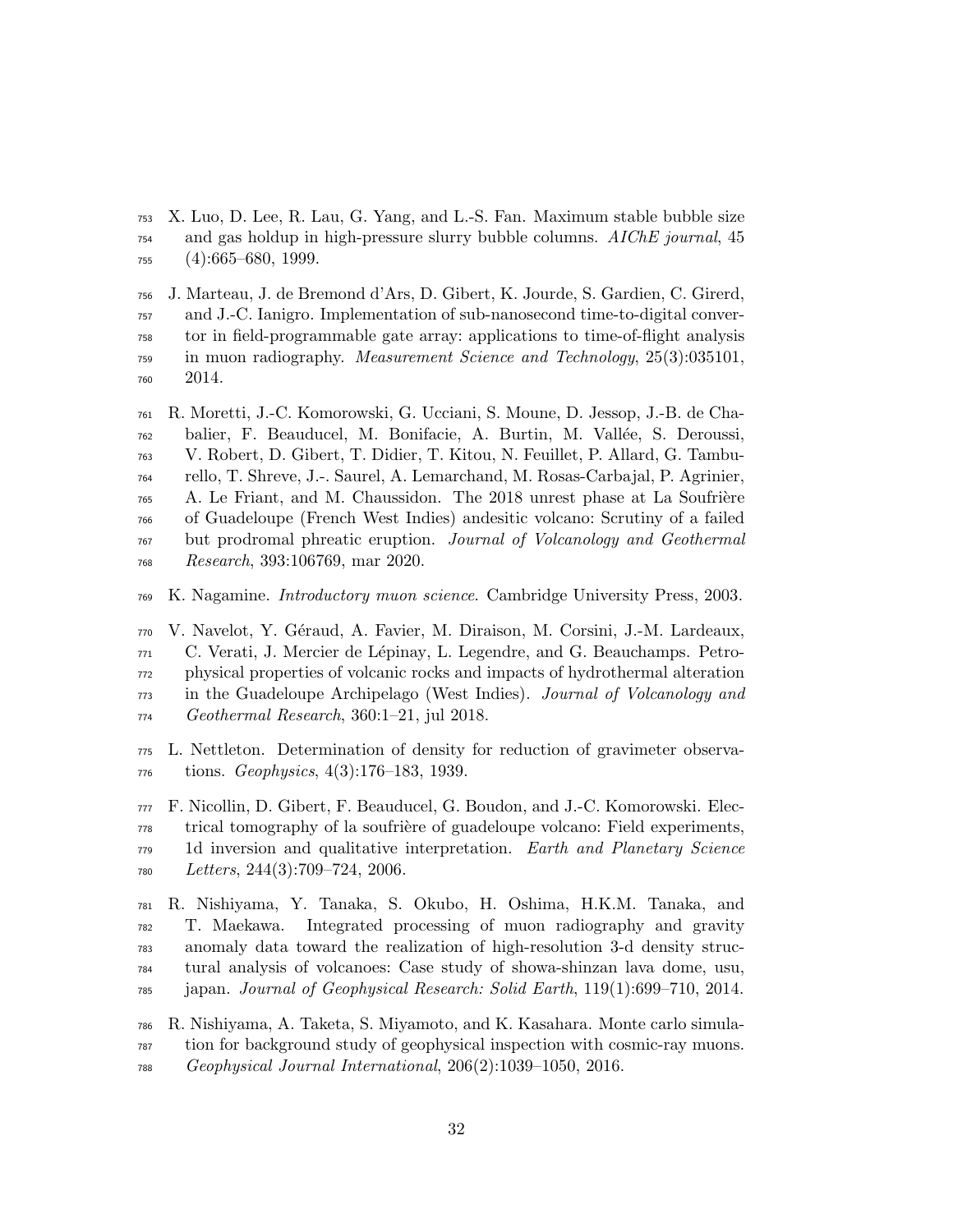- T. Oikawa, M. Yoshimoto, S. Nakada, F. Maeno, J. Komori, T. Shimano, Y. Takeshita, Y. Ishizuka, and Y. Ishimine. Reconstruction of the 2014 eruption sequence of ontake volcano from recorded images and interviews. Earth, Planets and Space, 68(1):1–13, 2016.
- D.S. Parasnis. A study of rock densities in the english midlands. Geophysical Supplements to the Monthly Notices of the Royal Astronomical Society,  $6(5)$ : 252–271, 1952.
- G. Phillipson, R. Sobradelo, and J. Gottsmann. Global volcanic unrest in the 21st century: An analysis of the first decade. Journal of Volcanology and Geothermal Research, 264:183–196, 2013.
- M. Rosas-Carbajal, J.-C. Komorowski, F. Nicollin, and D. Gibert. Volcano electrical tomography unveils edifice collapse hazard linked to hydrothermal system structure and dynamics. Scientific reports, 6:29899, 2016.
- M. Rosas-Carbajal, K. Jourde, J. Marteau, S. Deroussi, J.-C. Komorowski, 803 and D. Gibert. Three-dimensional density structure of la soufrière de guade- loupe lava dome from simultaneous muon radiographies and gravity data. Geophysical Research Letters, 44(13):6743–6751, 2017.
- D. Rouwet, L. Sandri, W. Marzocchi, J. Gottsmann, J. Selva, R. Tonini, and P. Papale. Recognizing and tracking volcanic hazards related to non- magmatic unrest: a review. Journal of Applied Volcanology, 3(1):17, dec 809 2014.
- Y. Sano, T. Kagoshima, N. Takahata, Y. Nishio, E. Roulleau, D. Pinti, and T. Fischer. Ten-year helium anomaly prior to the 2014 mt ontake eruption. Scientific reports, 5:13069, 2015.
- F. Scheck. Muon physics. Physics Reports, 44(4):187–248, 1978.
- D. Shanks. Non-linear transformations of divergent and slowly convergent 815 sequences. Journal of Mathematics and Physics,  $34(1-4):1-42$ , 1955.
- I. A Sokalski, E. V Bugaev, and S.I. Klimushin. Mum: flexible precise monte 817 carlo algorithm for muon propagation through thick layers of matter. Phys-ical Review D, 64(7):074015, 2001.
- D. Sornette. Critical phenomena in natural sciences: chaos, fractals, selfor- ganization and disorder: concepts and tools. Springer Science & Business Media, 2006.
- D. Sornette and W.-X. Zhou. The US 2000-2002 market descent: How much longer and deeper? Quantitative Finance, 2(6):468–481, 2002.